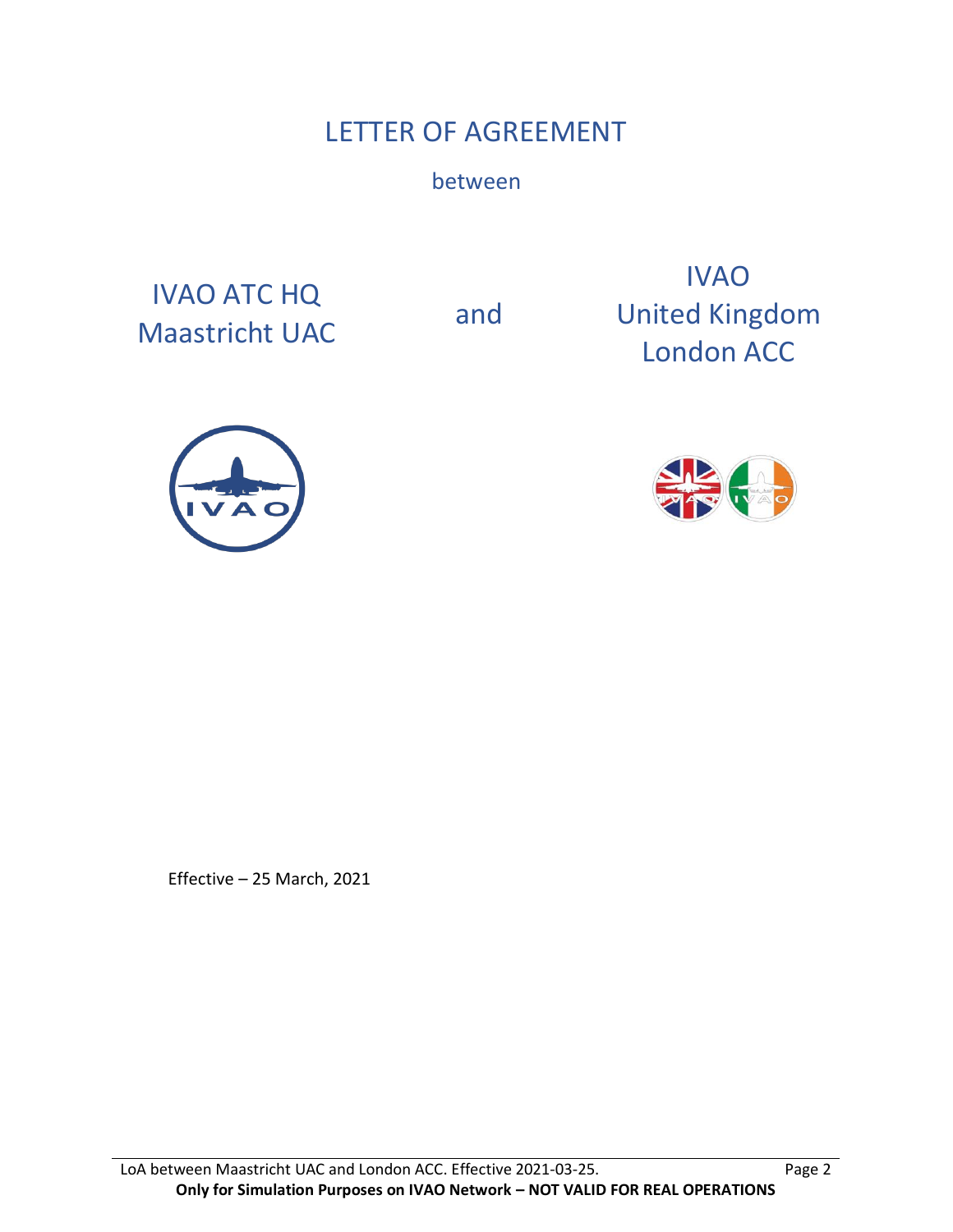# 1 General

#### 1.1 Purpose

The purpose of this Letter of Agreement is to define the coordination procedures to be applied between Maastricht UAC and London ACC when providing ATS to General Air Traffic and Operational Air Traffic.

These procedures are supplementary to those specified in IVAO Documentation and/or Divisional website Documents.

#### 1.2 Operational Status.

Both Divisions shall keep each other advised of any changes in the operational status of their facilities and navigational aids, which may affect the procedures specified in this Letter of Agreement.

# 2 Areas of Responsibility for the Provision of ATS

#### 2.1 Areas of Responsibility

The lateral and vertical limits of the respective areas of responsibility are as follows:

Note: See para 2.2 for the description of the areas where delegation of the responsibility for the provision of ATS is applicable.

#### 2.1.1 Maastricht UAC

| Lateral limits:  | Amsterdam FIRMaastricht as published in the AIP Netherlands and<br>Brussels UIR as published in the AIP Belgium and Luxembourg |
|------------------|--------------------------------------------------------------------------------------------------------------------------------|
| Vertical limits: | $FL 245 - FL 660$                                                                                                              |

ICAO airspace classification for the area of responsibility of Maastricht UAC along the common boundary of the areas of responsibility of Maastricht UAC and London ACC is described in Annex B to this Letter of Agreement.

#### 2.1.2 London ACC

| Lateral limits:  | London FIR/UIR as published in the AIP United Kingdom |
|------------------|-------------------------------------------------------|
| Vertical limits: | $GND - UNL$                                           |

ICAO airspace classification for the area of responsibility of London ACC along the common boundary of the areas of responsibility of Maastricht UAC and London ACC is described in Annex B to this Letter of Agreement.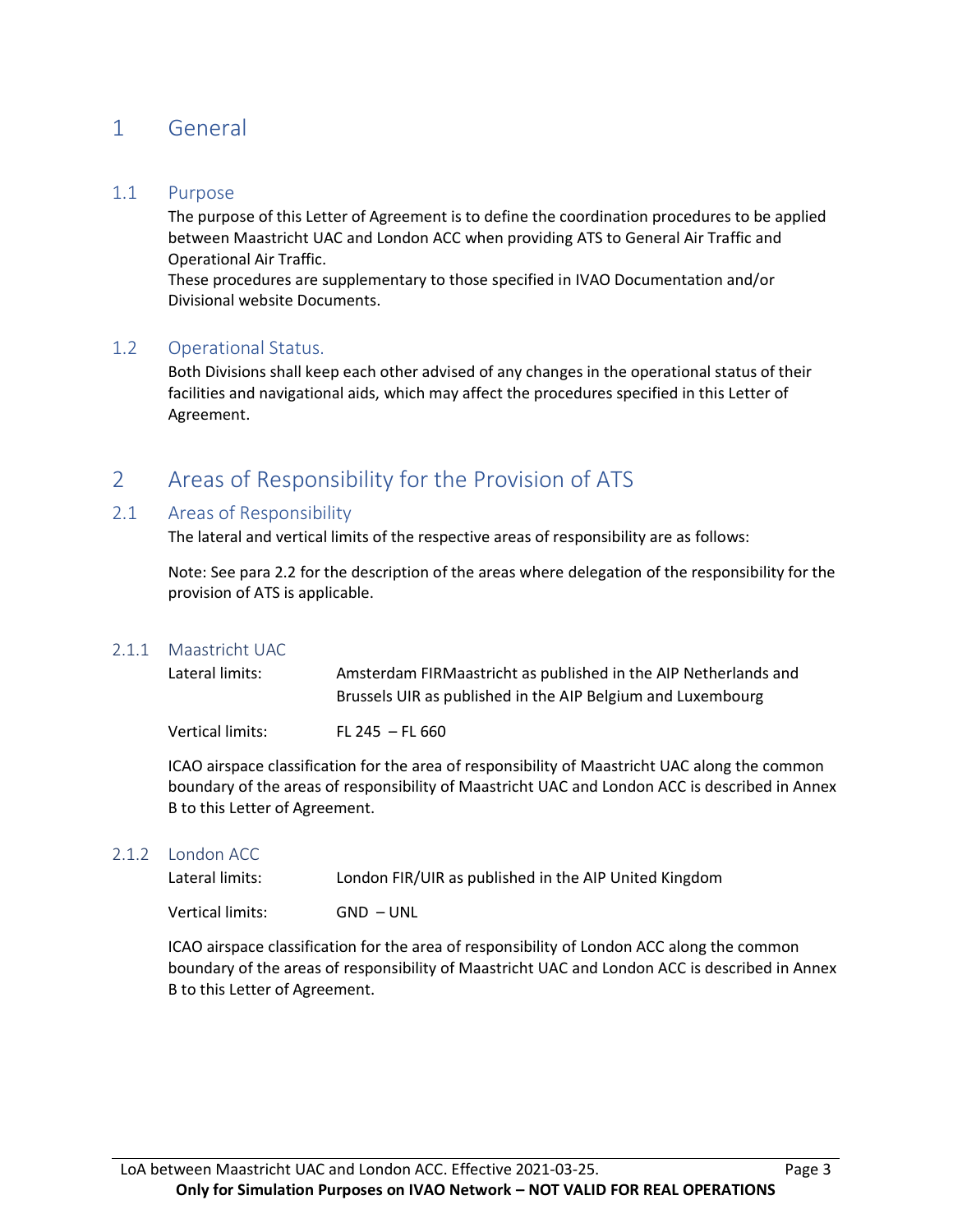2.2 Areas for Cross Border Provision of ATS (ATS Delegation)

The provision of ATS in respect of this LoA means the following services: Air Traffic Control Service (ATC), Flight Information Service (FIS) for controlled flights, Alerting Service (ALRS)

2.2.1 Delegation of ATS from Maastricht UAC to London ACC

Within the Amsterdam FIR the provision of ATS in accordance with the airspace classification is performed by London ACC within the following Area:

2.2.1.1 SASKI B Area – See Appendix 2 of Annex B

Lateral Limits: The part of the Amsterdam FIR linking the coordinates: N514245 E0021001 – N513000 E0020000 – N512720 E0023000 – N513813 E0023000 – N514245 E0021001 – N514245 E0021001

Vertical limits: FL245 – FL660

Airspace Classification: C

2.2.1.2 IBNOS Area – See Appendix 2 of Annex B

Lateral Limits: The part of the Amsterdam FIR linking the coordinates: N515702 E0022123 – N515757 E0031019 – N512850 E0031019 – N514245 E0021001 – N515702 E0022123

Vertical limits: FL245 – FL660

Airspace Classification: C

- 2.2.2 Delegation of ATS from London ACC to Maastricht UAC Not applicable.
- 2.2.3 Other Areas for Cross Border Provision of ATS

Areas for cross-border provision of ATS defined with other coordinating air traffic services units along the common boundary of the areas of responsibility of Maastricht UAC and London ACC are described in Annex B to this Letter of Agreement.

2.2.4 Alerting Service

The ATS unit responsible for the provision of ATS, by virtue of delegation, shall provide alerting service and shall notify immediately the supervisor of the delegating ATS unit. The supervisor of the delegating ATS unit shall notify the appropriate rescue coordination centre as required.

- 2.2.5 Territorial Matters
	- Not applicable -

#### 2.3 Special Provisions

- Not applicable -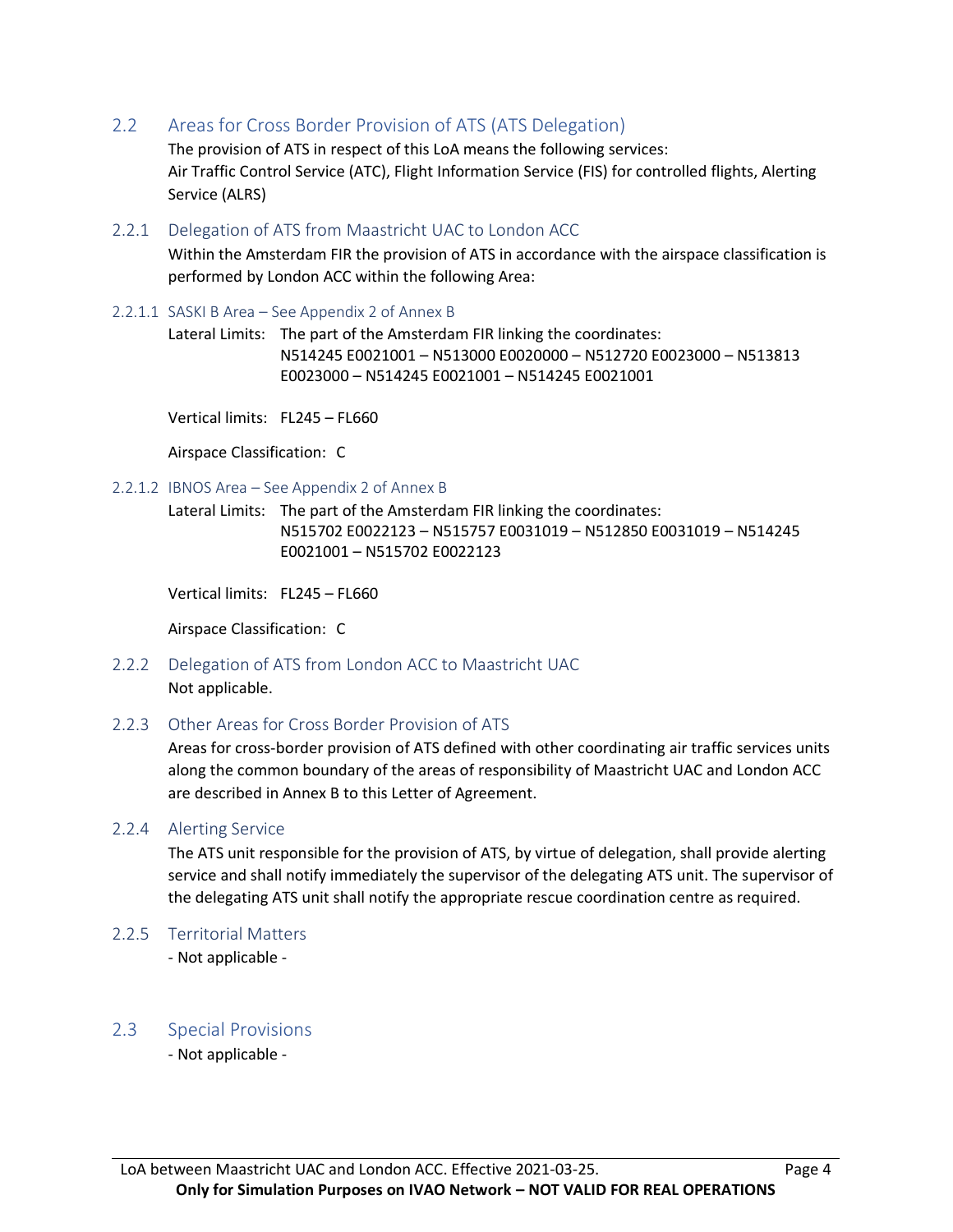## 3 Procedures

The procedures to be applied by Maastricht UAC and London ACC are detailed in the Annexes to this Letter of Agreement:

| Annex A | Definitions and Abbreviations                      |
|---------|----------------------------------------------------|
| Annex B | Area of Common Interest                            |
| Annex C | <b>Exchange of Flight Data</b>                     |
| Annex D | Procedures for Coordination                        |
| Annex E | Transfer of Control and Transfer of Communications |
| Annex F | ATS Surveillance Based Coordination Procedures     |
| Annex G | <b>Checklist of Pages</b>                          |

## 4 Revisions and Deviations.

### 4.1 Revision of this Letter of Agreement

The revision of the present Letter of Agreement, excluding Annexes and their Appendices, requires the mutual written consent of the signatories.

### 4.2 Revision of the Annexes to the Letter of Agreement.

The revision of Annexes to the present Letter of Agreement requires the mutual written consent of the representatives of the respective IVAO Divisions designated by the respective signatories, normally the ATC Operations Coordinator at the respective Division.

#### 4.3 Temporary Deviations.

When necessary, the ATC Department of the IVAO Divisions concerned may introduce, by mutual agreement and for a specified period of time, temporary modifications to the procedures laid down in the Annexes to the present Letter of Agreement.

#### 4.4 Incidental Deviations.

Instances may arise where incidental deviations from the procedures specified in the Annexes to this Letter of Agreement may become necessary. Under these circumstances air traffic controllers are expected to exercise their best judgement to ensure the safety and efficiency of air traffic.

## 5 Cancellation.

- 5.1 Cancellation of the present Letter of Agreement by mutual written agreement of the respective IVAO Divisions may take place at any time.
- 5.2 Cancellation of this Letter of Agreement by either IVAO Division is possible at any time, provided that the cancelling party declares its intention in writing to cancel the Letter of Agreement with a minimum pre-notification time of 6 months before the date the cancellation is to take effect.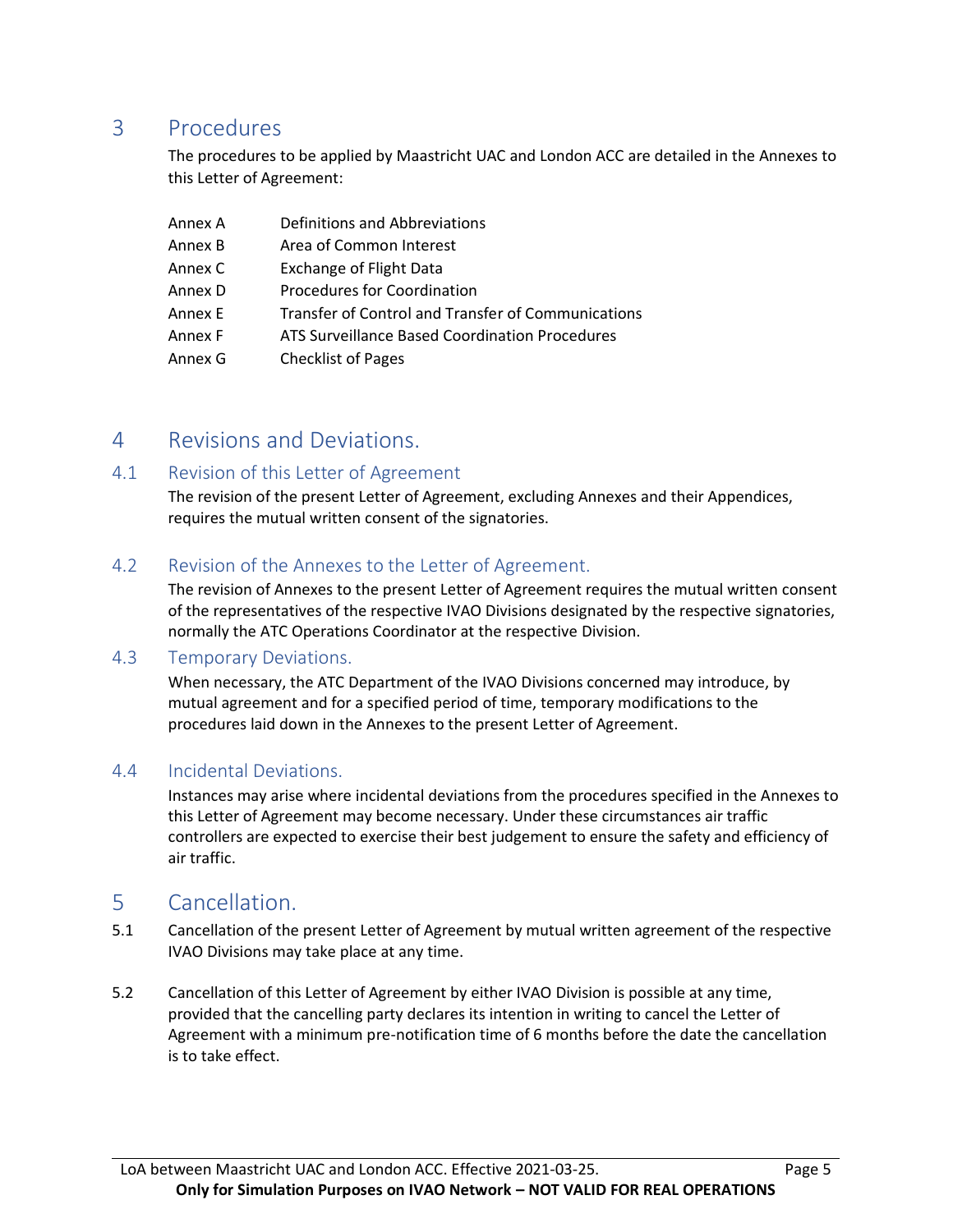# 6 Interpretation and Settlement of Disputes.

- 6.1 Should any doubt or diverging views arise regarding the interpretation of any provision of the present Letter of Agreement or in case of dispute regarding its application, the parties shall endeavor to reach a solution acceptable to both of them.
- 6.2 Should no agreement be reached, each of the parties shall refer to IVAO HQ ATC Operations Department, to which the dispute shall be submitted for settlement.

# 7 Validity

This LoA becomes effective 25 March, 2021 and supersedes the Letter of Agreement between Maastricht ACC and London ACC dated N/A.

Coen van Dorrestein – 523067 Shaun Ellis – 471730

ATC Ops Coordinator - Netherlands ATC Ops Coordinator - United Kingdom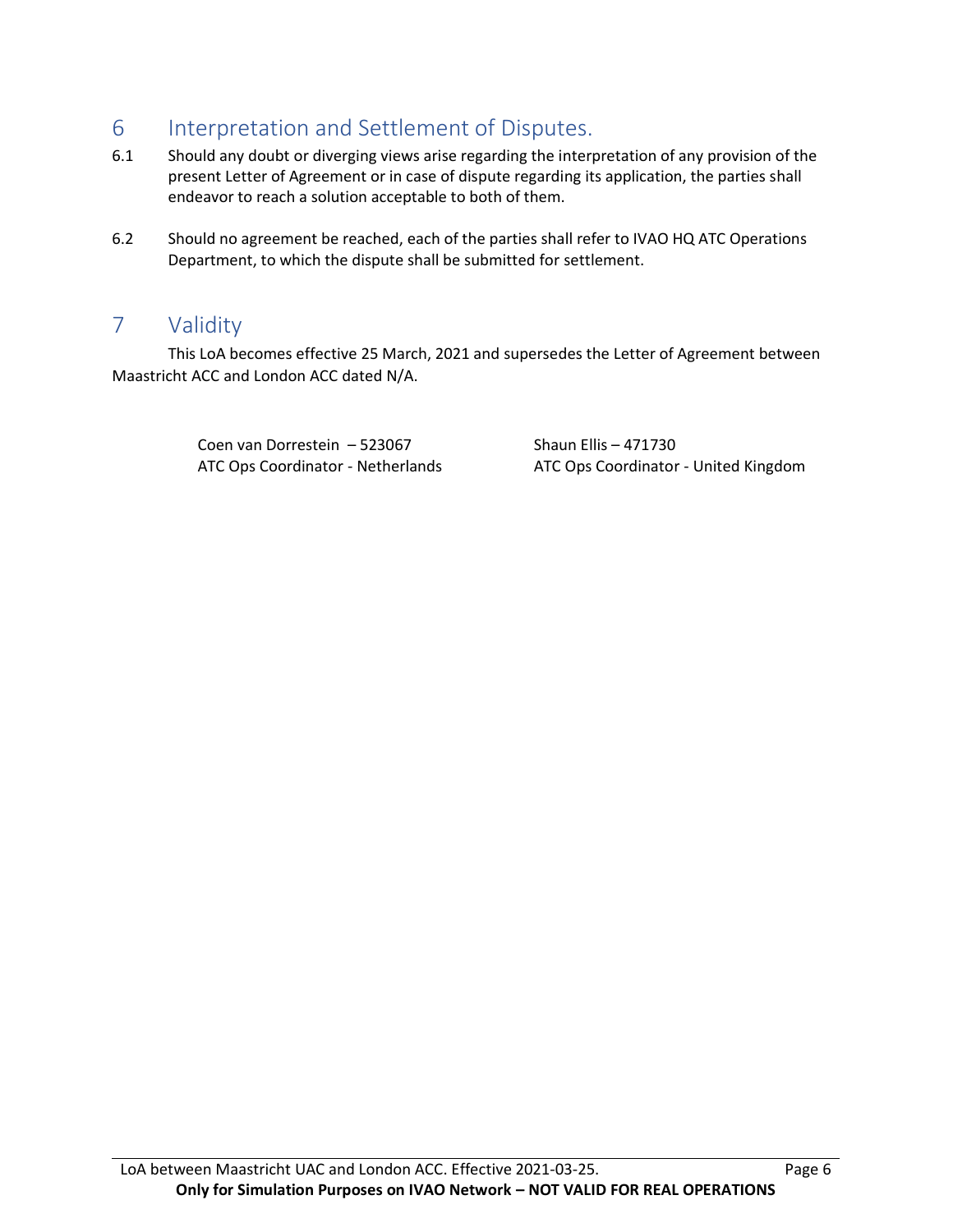## **Maastricht UAC London ACC**

## Annex A.

## Definitions and Abbreviations

Effective: 2021-03-25 Revised: N/A

#### A.1 Definitions.

#### A.1.1 Area of Responsibility

An airspace of defined dimensions where a sole ATS unit has responsibility for providing air traffic services.

#### A.1.2 Area of Common Interest

A volume of airspace as agreed between two ATS units, extending into the adjacent/subjacent Areas of Responsibility, within which airspace structure and related activities may have an impact on air traffic coordination procedures.

#### A.1.3 Approval Request

Request from an ATS-unit to the ATS sector concerned for an approval of:

• an aircraft not yet airborne, whenever the flying time to the transfer of control point is less than the agreed minimum prenotification time, or

• an aircraft in flight intending to operate under conditions other than those described in mutually agreed procedures.

#### A.1.4 Division Level.

The flight level dividing two superimposed AoR for the provision of ATS.

#### A.1.5 General Air Traffic.

All flights which are conducted in accordance with the rules and procedures of ICAO and/or the national civil aviation regulations and legislation.

#### A.1.6 Operational Air Traffic.

All flights which do not comply with the provisions stated for GAT and for which rules and procedures have been specified by appropriate national authorities.

#### A.1.7 Reduced Vertical Separation Minimum.

A vertical separation minimum of 300 m (1 000 ft) which is applied between FL 290 and FL 410 inclusive, on the basis of regional air navigation agreements and in accordance with conditions specified therein.

#### A.1.7.1 RVSM Approved Aircraft

Aircraft that have received State approval for RVSM operations within the EUR RVSM airspace.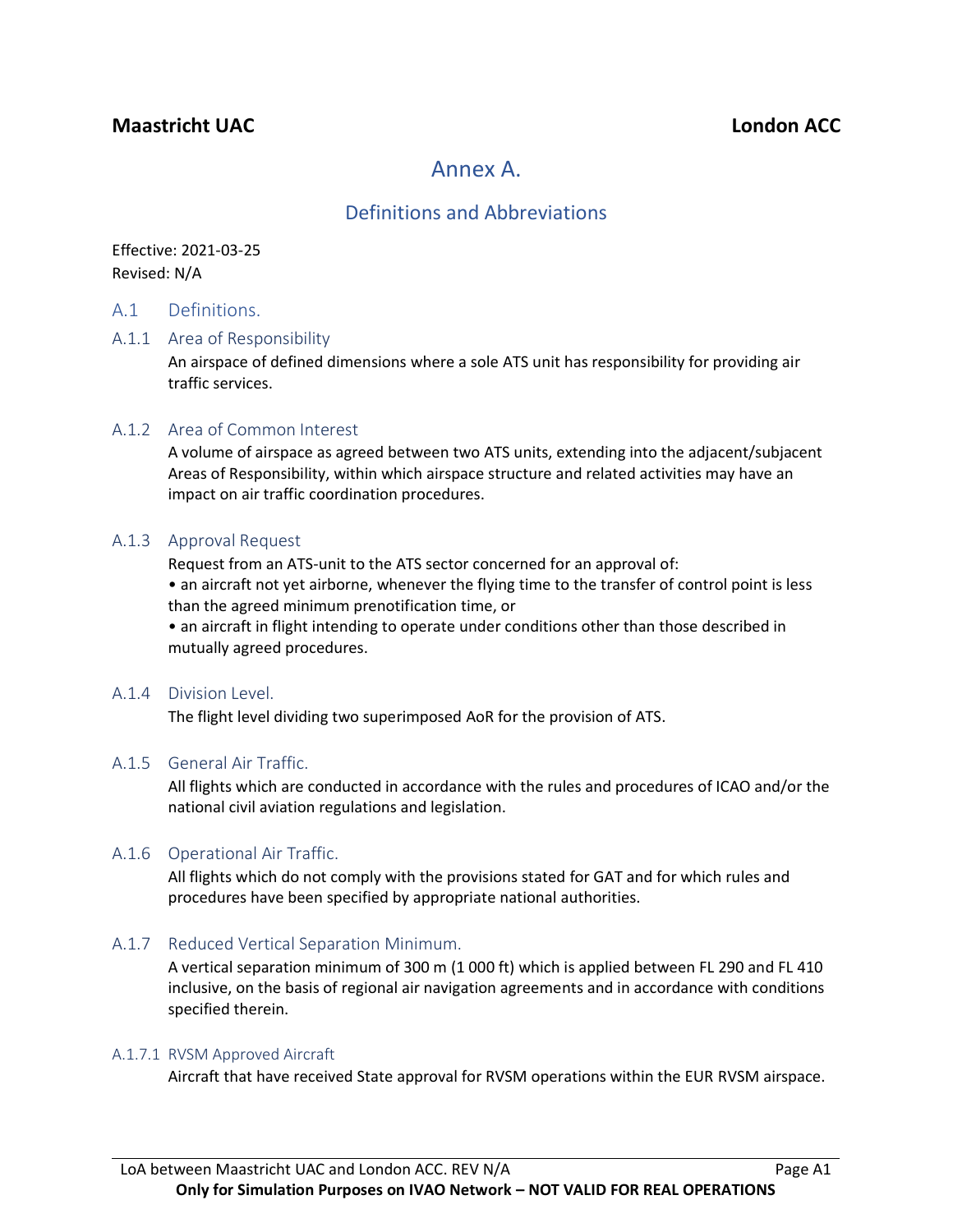#### A.1.8 Release

#### A.1.8.1 Release for Climb

An authorization for the accepting sector to climb (a) specific aircraft before the transfer of control.

Note: The transferring sector remains responsible within its Area of Responsibility for separation between the transferred aircraft and other aircraft unknown to the accepting unit, unless otherwise agreed.

#### A.1.8.2 Release for Descent

An authorization for the accepting sector to descend (a) specific aircraft before the transfer of control.

Note: The transferring sector remains responsible within its Area of Responsibility for separation between the transferred aircraft and other aircraft unknown to the accepting unit, unless otherwise agreed.

#### A.1.8.3 Release for Turn

An authorization for the accepting sector to turn (a) specific aircraft away from the current flight path by not more than 45 o before the transfer of control

Note: The transferring sector remains responsible within its Area of Responsibility for separation between the transferred aircraft and other aircraft unknown to the accepting unit, unless otherwise agreed.

#### A.1.9 State Aircraft

For the purposes of EUR RVSM, only aircraft used in military, customs or police services shall qualify as State aircraft.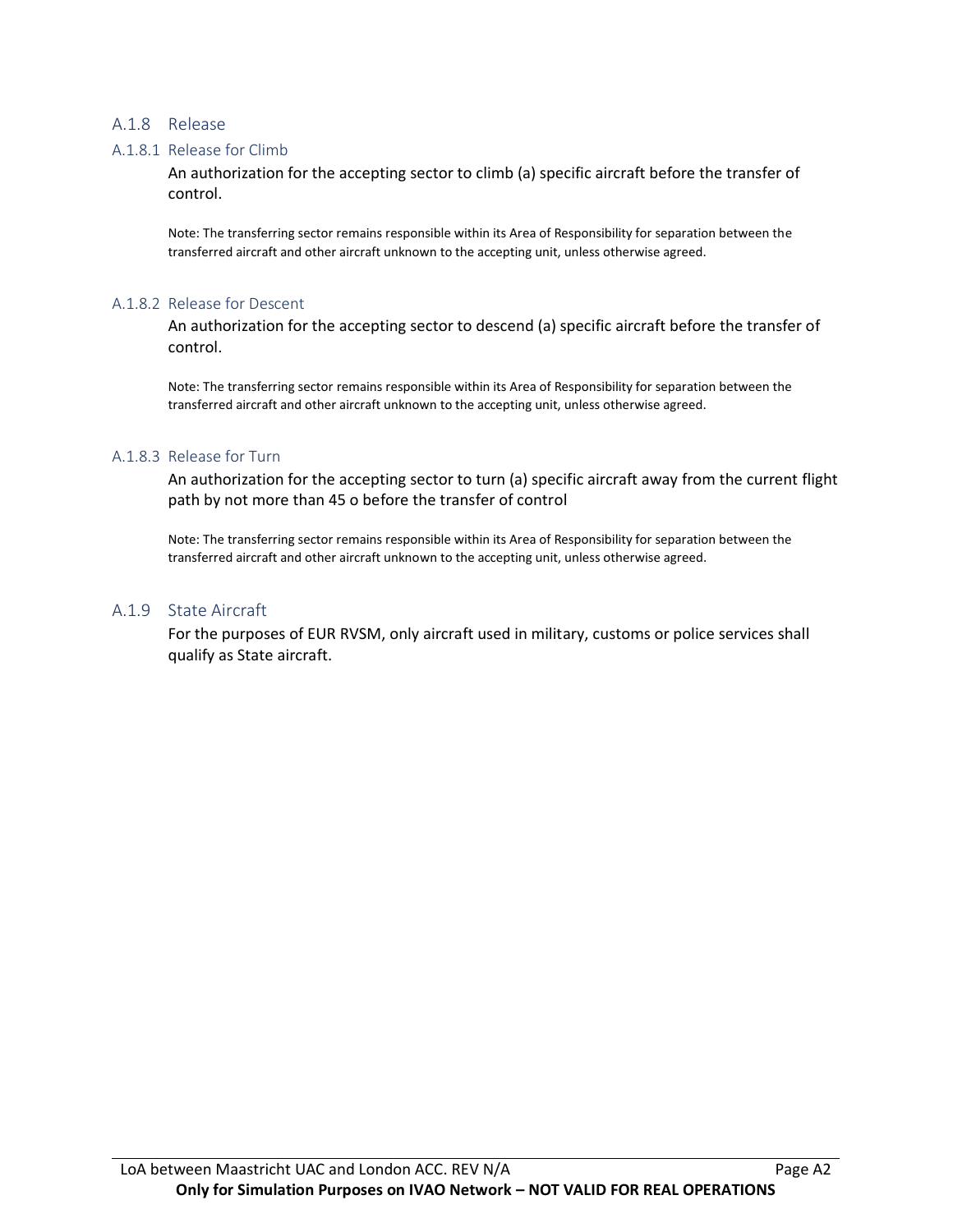## A.2 Abbreviations.

| <b>ACC</b>  | Area Control Center                          | <b>NM</b>         | <b>Nautical Mile</b>                      |
|-------------|----------------------------------------------|-------------------|-------------------------------------------|
| ACI*        | Area of Common Interest                      | <b>NM</b>         | <b>EUROCONTROL Network</b>                |
|             |                                              |                   | Management                                |
| <b>AIP</b>  | <b>Aeronautical Information Publication</b>  |                   |                                           |
| AoR*        | Area of Responsibility                       | OAT*              | <b>Operational Air Traffic</b>            |
| <b>APP</b>  | Approach Area / Approach ATS Unit            | OLDI <sup>*</sup> | On-line Data Interchange                  |
| <b>ATC</b>  | Air Traffic Control                          | <b>ORCAM</b>      | <b>Originating Region Code Assignment</b> |
|             |                                              |                   | Method                                    |
| <b>ATS</b>  | <b>Air Traffic Services</b>                  |                   |                                           |
| <b>ATZ</b>  | Air Traffic Zone                             | <b>RTF</b>        | Radio Telephony                           |
|             |                                              | <b>RVSM</b>       | <b>Reduced Vertical Separation</b>        |
|             |                                              |                   | Minimum                                   |
| <b>CBA</b>  | Cross-Border Area                            |                   |                                           |
| <b>CDR</b>  | <b>Conditional Route</b>                     | <b>SFC</b>        | Surface                                   |
| COP*        | <b>Coordination Point</b>                    | <b>SID</b>        | <b>Standard Instrument Departure</b>      |
| <b>CRC</b>  | <b>Control and Reporting Centre</b>          | <b>SSR</b>        | Secondary Surveillance Radar              |
| <b>CTA</b>  | Control Area                                 | <b>STAR</b>       | <b>Standard Instrument Arrival</b>        |
| <b>CTR</b>  | Control / Enroute ATS Unit                   |                   |                                           |
| <b>CTZ</b>  | Control Zone                                 | <b>TMA</b>        | <b>Terminal Maneuvering Area</b>          |
|             |                                              | <b>TRA</b>        | <b>Temporary Reserved Area</b>            |
| DFL*        | Division Flight Level                        | <b>TSA</b>        | <b>Temporary Segregated Area</b>          |
|             |                                              | <b>TWR</b>        | Aerodrome Control Tower                   |
| <b>ETO</b>  | <b>Estimated Time Over Significant Point</b> |                   |                                           |
| <b>EUR</b>  | European                                     | <b>UAC</b>        | <b>Upper Area Control Centre</b>          |
|             |                                              | <b>UHF</b>        | <b>Ultra High Frequency</b>               |
| <b>FIR</b>  | <b>Flight Information Region</b>             | <b>UIR</b>        | <b>Upper Flight Information Region</b>    |
| FLA*        | <b>Flight Level Allocation</b>               | <b>UNL</b>        | Unlimited                                 |
| <b>FIS</b>  | <b>Flight Information Services</b>           | <b>UTC</b>        | <b>Coordinated Universal Time</b>         |
| FL.         | Flight Level                                 |                   |                                           |
|             |                                              | <b>VCS</b>        | <b>Voice Communication System</b>         |
| GAT*        | <b>General Air Traffic</b>                   | <b>VFR</b>        | <b>Visual Flight Rules</b>                |
| <b>GND</b>  | Ground                                       | <b>VHF</b>        | Very High Frequency                       |
|             |                                              |                   |                                           |
| <b>ICAO</b> | International Civil Aviation Organization    |                   |                                           |
| <b>IFR</b>  | Instrument Flight Rules                      |                   |                                           |
|             |                                              |                   |                                           |
| <b>KHz</b>  | Kilohertz                                    |                   |                                           |
|             |                                              |                   |                                           |
| $LoA*$      | Letter of Agreement                          |                   |                                           |
|             |                                              |                   |                                           |
| <b>MHz</b>  | Megahertz                                    |                   |                                           |

Note: Abbreviations marked with an \* are non-ICAO abbreviations.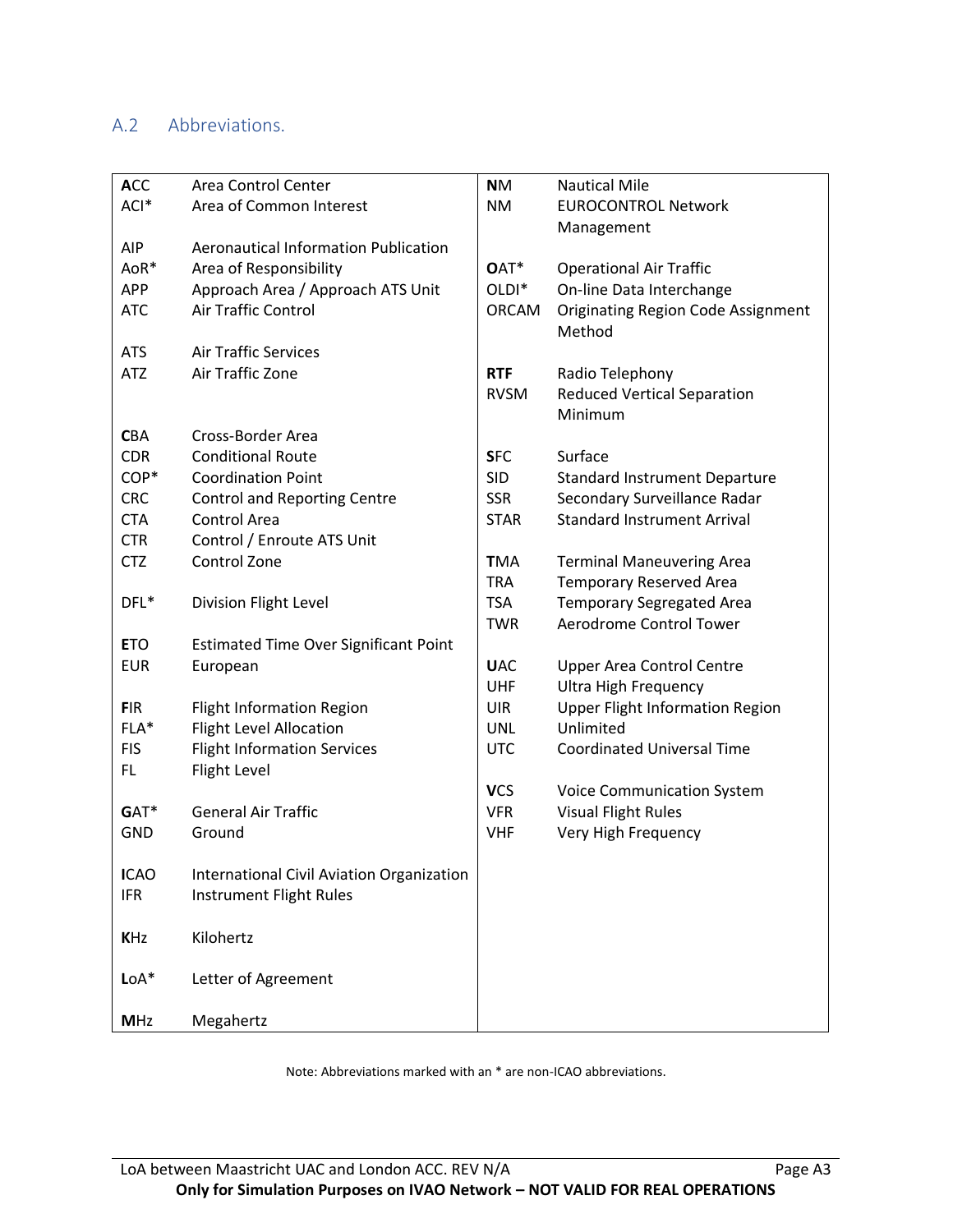# Annex B.

## Area of Common Interest

Effective: 2021-03-25 Revised: N/A

#### B.1 Airspace Structure and Classification within the Area of Common Interest. The Airspace structure within the ACI is shown in Appendix of Annex B

#### B.1.1 Amsterdam FIR

| Area | <b>Vertical Limits</b> | Airspace<br><b>Classification</b> |
|------|------------------------|-----------------------------------|
| JTA  | FL245 - FL660          | ๛                                 |

#### B.1.2 Brussels UIR

| Area | <b>Vertical Limits</b> | Airspace<br><b>Classification</b> |
|------|------------------------|-----------------------------------|
| UIR  | FL195 - FL660          | ๛                                 |

#### B.1.3 London FIR/UIR

| Area | <b>Vertical Limits</b> | Airspace<br><b>Classification</b> |
|------|------------------------|-----------------------------------|
| UIR  | FL245 - FL660          | ๛                                 |

### B.2 Sectorisation within the Area of Common Interest The Sectorisation within the ACI is shown in Appendix 1 of Annex B

- B.3 Special Areas within the Area of Common Interest
- B.3.1 Areas for Cross/Border Provision of ATS defined with other ATS Units within the ACI.

#### B.3.1.1 ATS provision by London AC – Amsterdam FIR

Within the Amsterdam FIR the provision of ATS in accordance with the airspace classification is performed by London ACC within the following Area:

#### B.3.1.1.1 ABNED Area – See Appendix 2 of Annex B

Lateral Limits: The part of the Amsterdam FIR linking the coordinates: N515710 E0022129 – N520027 E0031019 – N512850 E0031019 – N513813 E0023000 – N512720 E0023000 – N513000 E0020000 – N515710 E0022129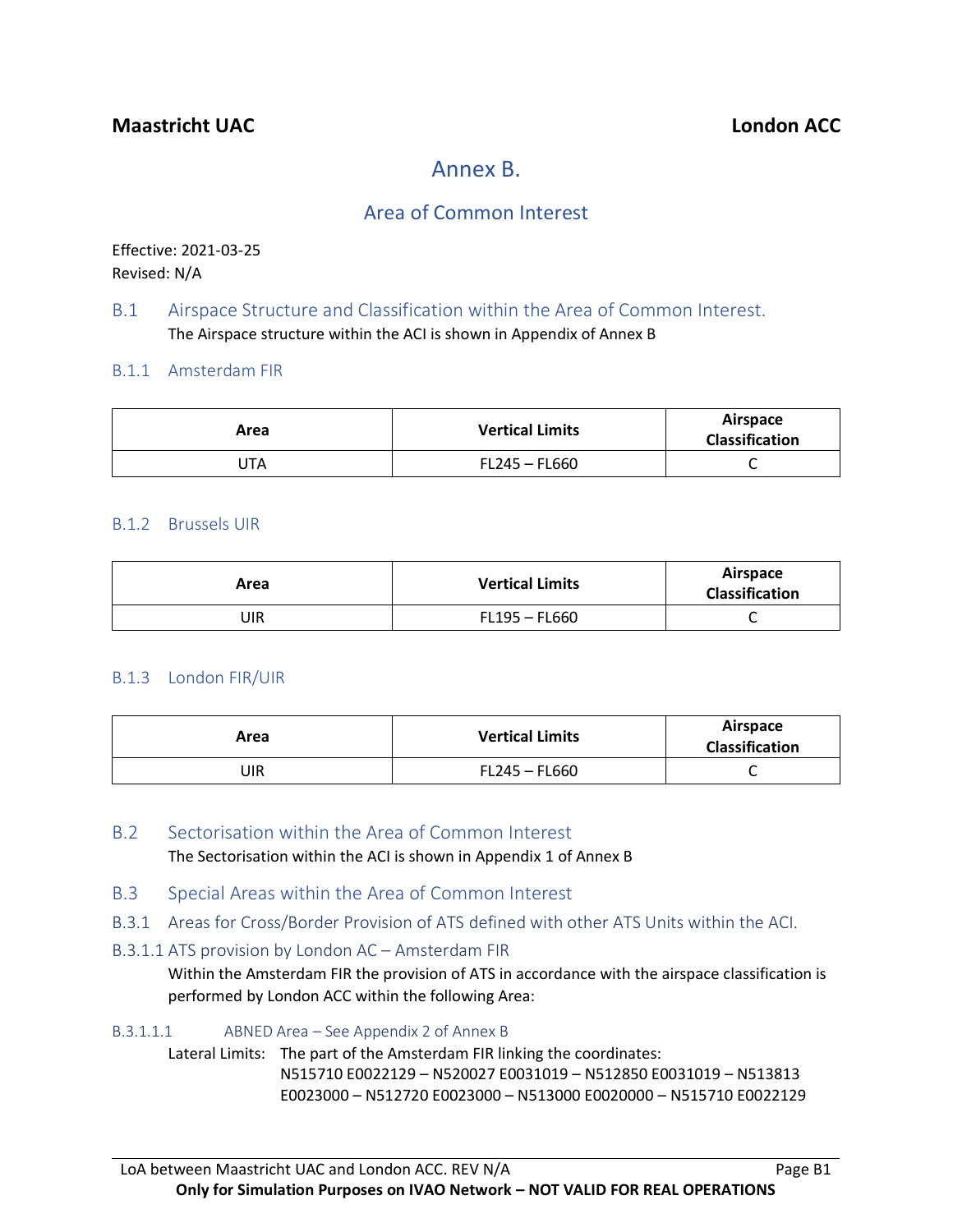Vertical limits: FL215 – FL245

Airspace Classification: C

#### B.3.1.2 ATS provision by Brussels ACC – Amsterdam FIR

Within the Amsterdam FIR the provision of ATS in accordance with the airspace classification is performed by Brussels ACC within the following Area:

#### B.3.1.2.1 SASKI A Area – See Appendix 2 of Annex B

Lateral Limits: The part of the Amsterdam FIR, south of a parallel line 5 NM north of the ATS route L179/L608 and east of SASKI

Vertical limits: FL055 – FL245

Airspace Classification: FL055 – FL195: A FL195 – FL245: C

#### B.3.2 Other Areas

#### B.3.2.1 BULAM Area

Within the BULAM area, the use FL250 is permanently attributed to Brussels ACC. Maastricht UAC shall not assign FL250 in this area without prior co-ordination with Brussels ACC.

BULAM area - see Appendix 7.

Lateral limits: Straight lines joining the following positions

| N512402 E0020000 |  |
|------------------|--|
|------------------|--|

- 2. N513000 E0020000
- 3. N512720 E0023000
- 4. N513813 E0023000
- 5. N512537 E0032423
- 6. N511334 E0032423
- 7. N512402 E0020000

Vertical limits: FL245 to FL255

Airspace classification: C

#### B.3.2.2 KEGIT Release line

The KEGIT-Release Line is defined as the line through KEGIT and a point at 10NM NW LUMEN on ATS route L610.

Traffic transferred by Maastricht UAC to London AC is released for climb/descent/turn after passing the KEGIT-Release Line, according the procedures laid down in Annex D paragraph D.2.1.2.1.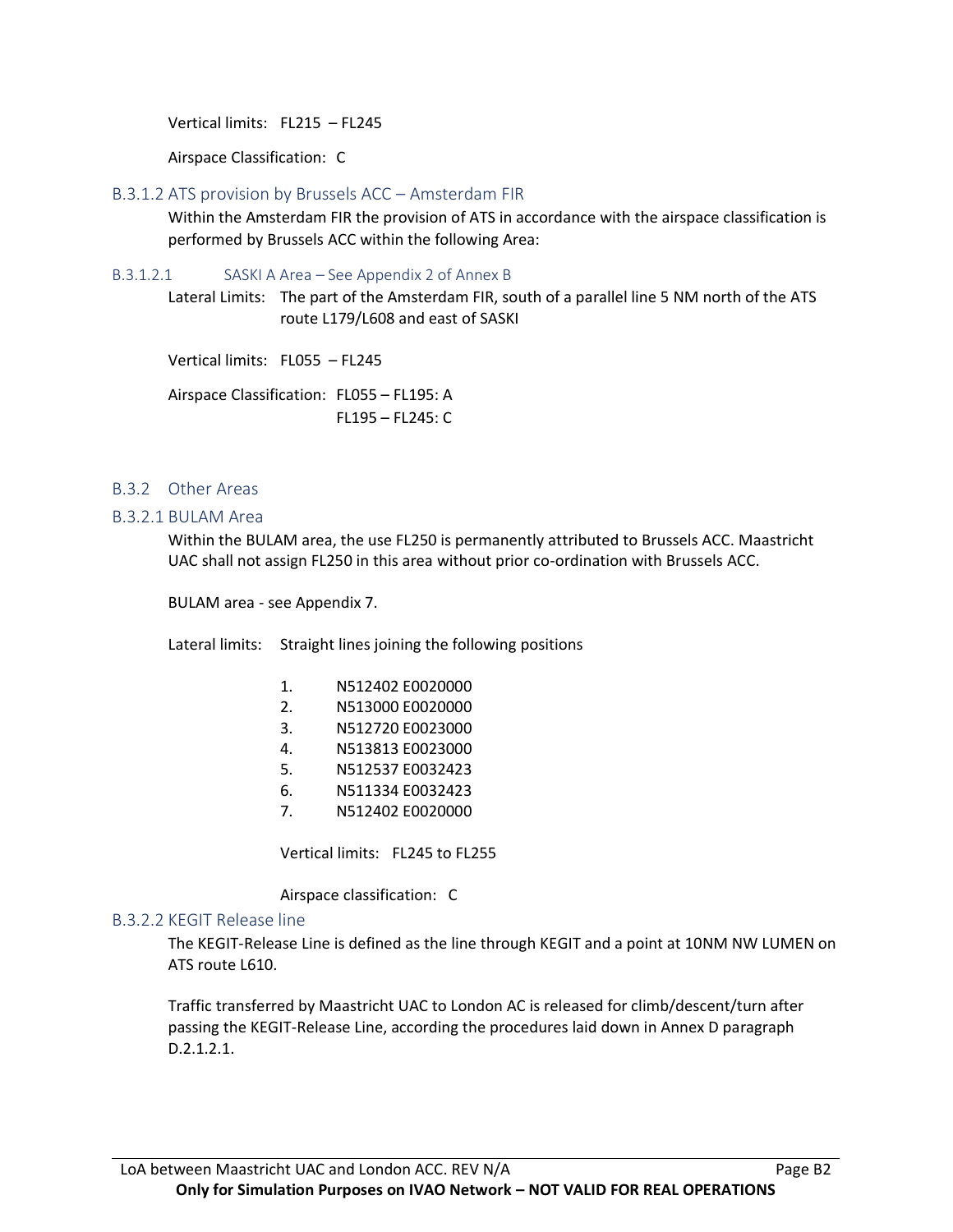#### B.3.2.3 MONIL Release Area

The MONIL release are is related to a standard release procedure described in D.2.1.1.1 of this LoA.

Lateral Limits: The part of the Amsterdam FIR linking the coordinates:

N524919 E0030407 – N531838 E0032857 – N530302 E0033755 – N525711 E0035523 – N523807 E0033754 – N524353 E0032744 – N524919 E0030407

B.4 Non-published Coordination Points within the Area of Common Interest. None.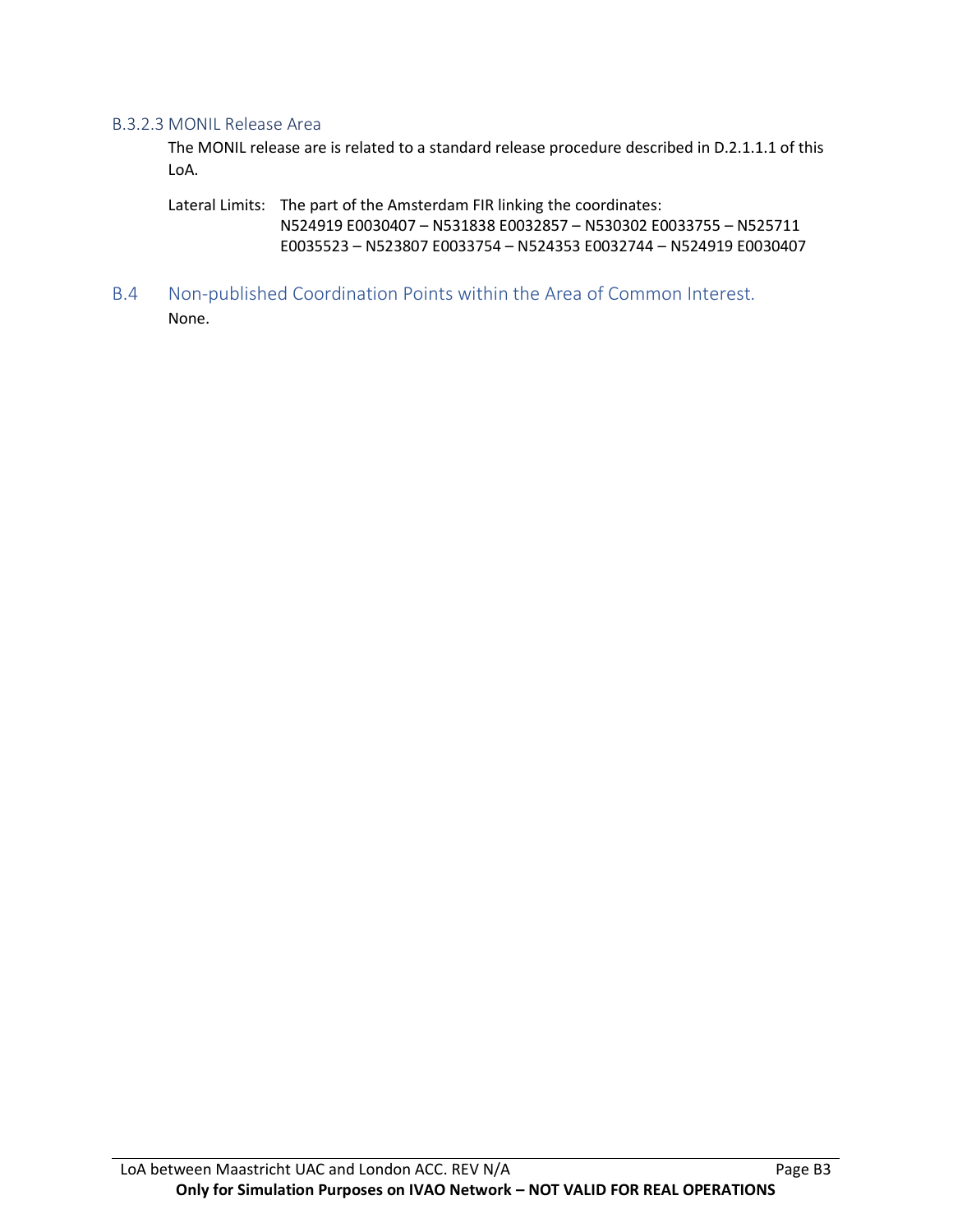# Appendix 1 of Annex B.

## **Maastricht UAC Sectorization**

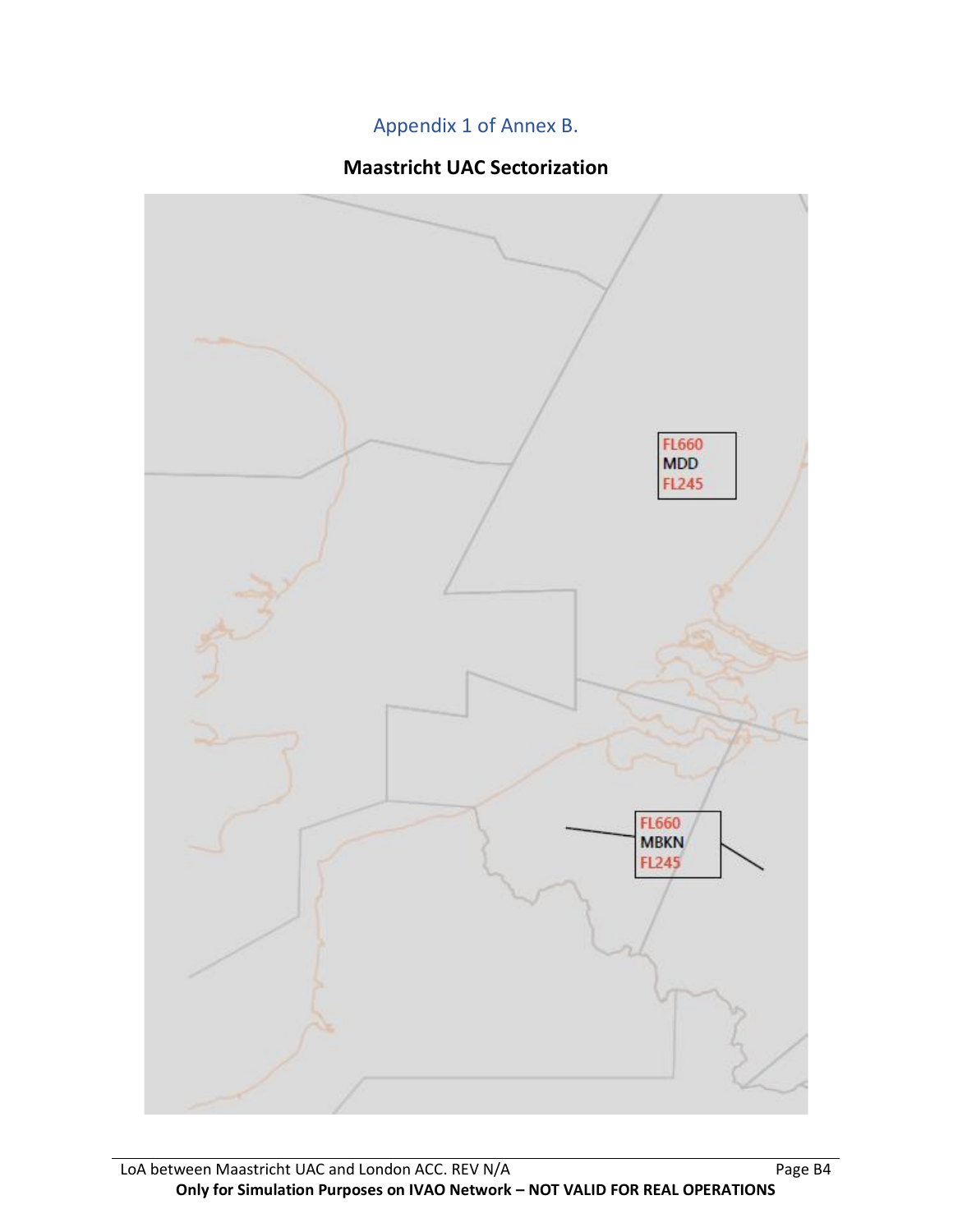

**London ACC Sectorization**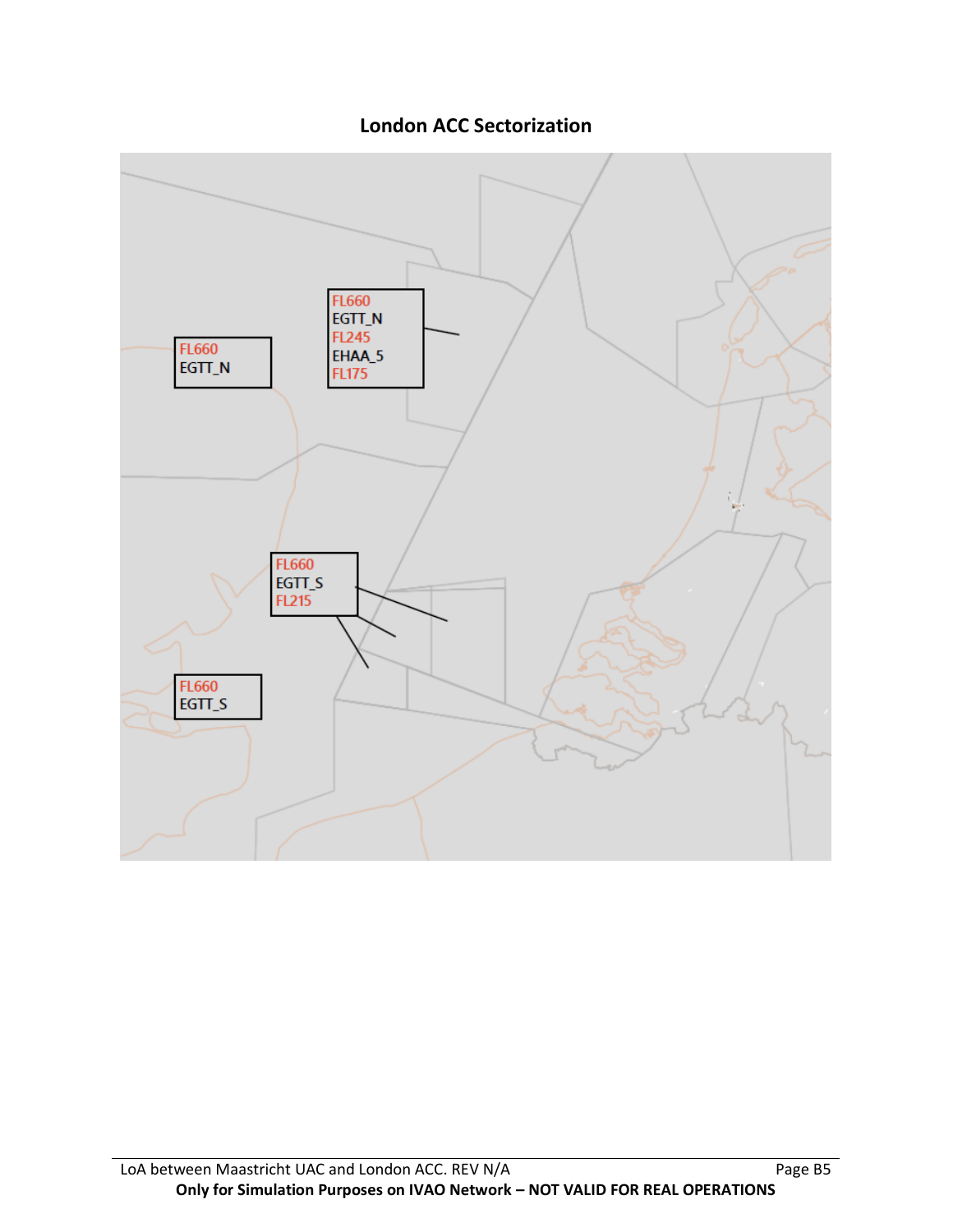## Appendix 2 of Annex B.

Area Names

## **IBNOS – SASKI A – SASKI B Area**

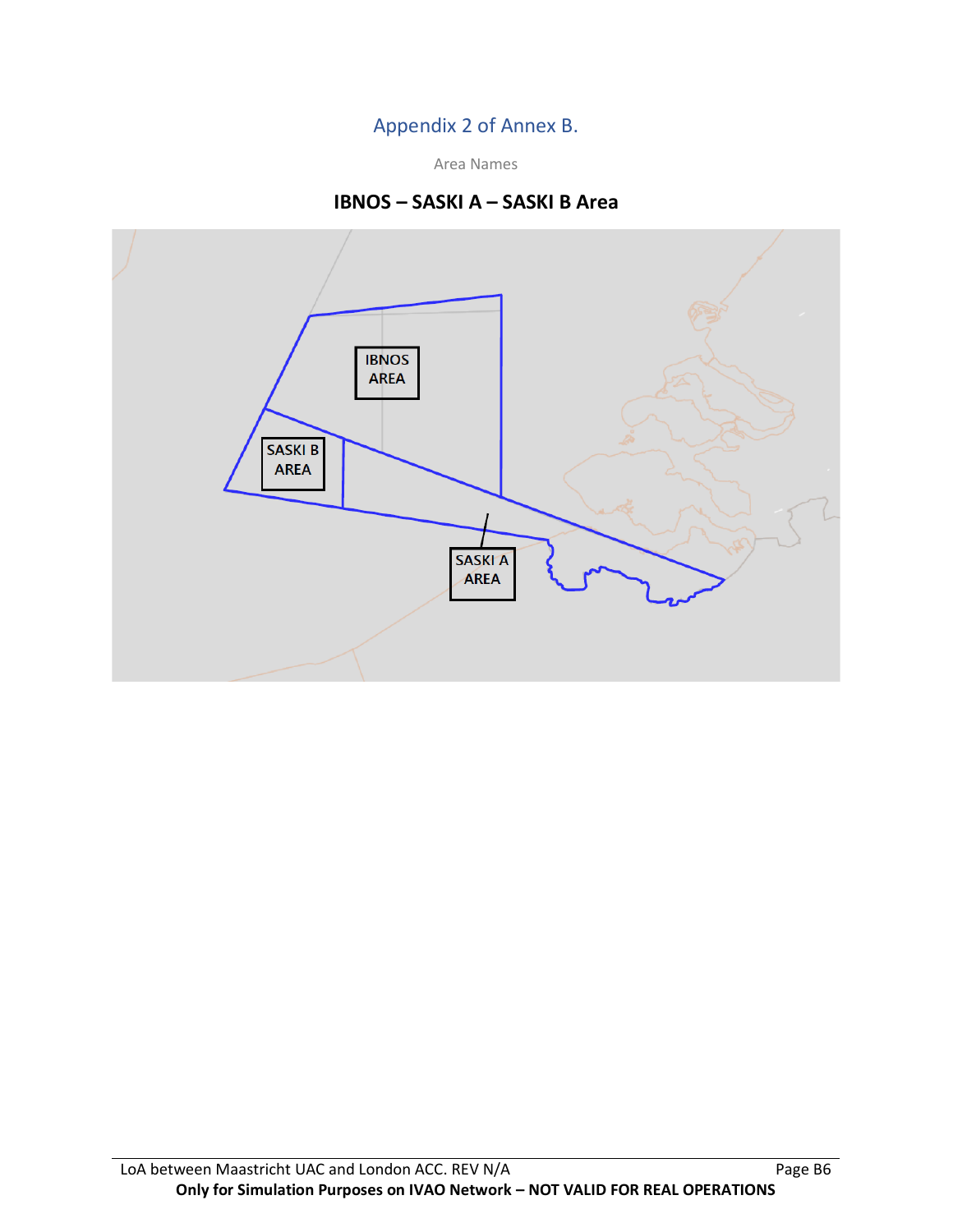## **GODOS and MOLIX Area**

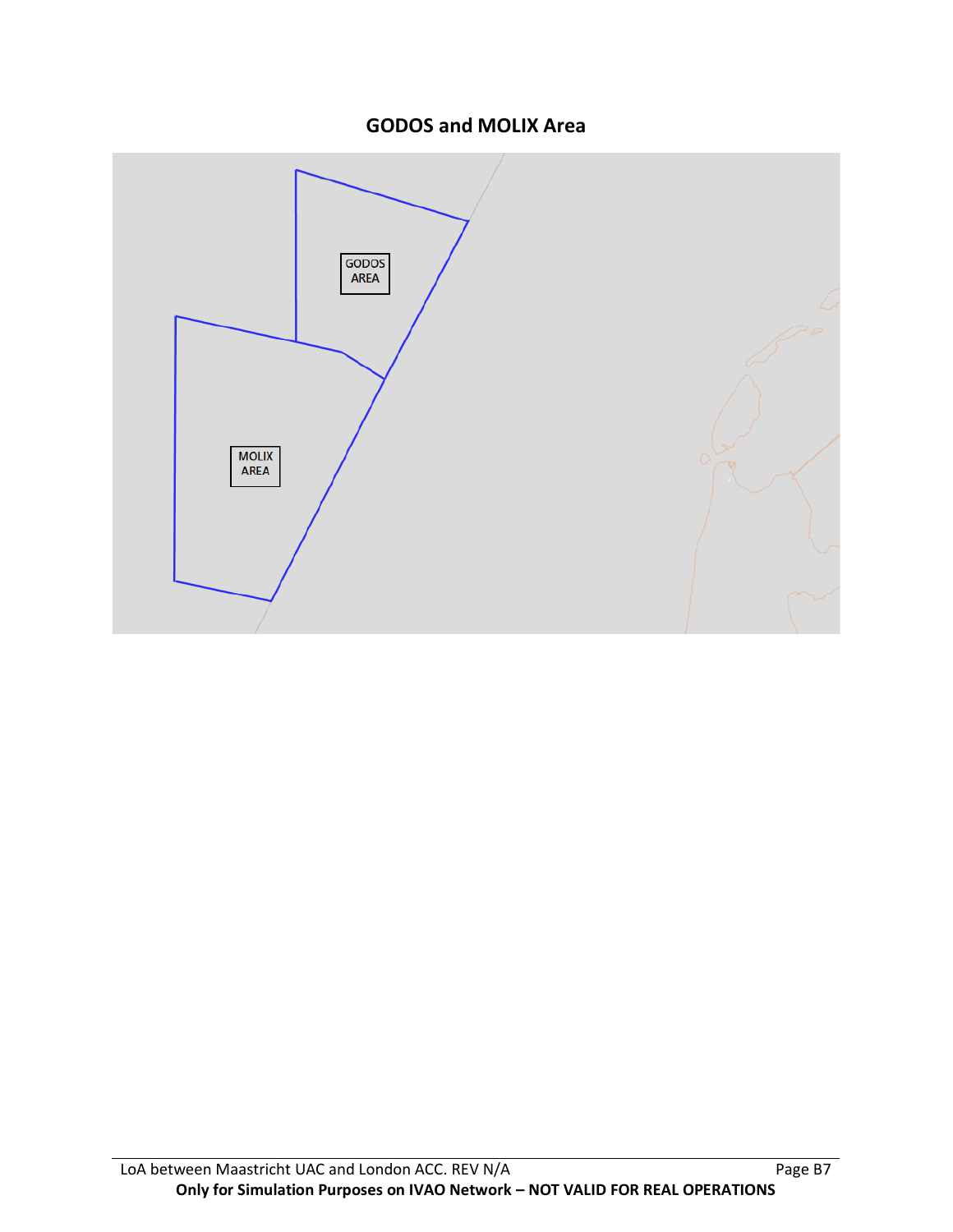## **Maastricht UAC London ACC**

# Annex C.

## Exchange of Flight Data

#### Effective: 2021-03-25 Revised: N/A

C.1 General

#### C.1.1 Basic Flight Plans

Basic Flight plan data should normally be available at both ATS Units.

#### C.1.2 Current Flight Plan Data

Messages, including current flight plan data, shall be forwarded by the transferring ATS unit to the accepting ATS unit either by automatic data exchange or by private text to the appropriate sector/position.

#### C.1.3 Revisions

Any significant revisions to the flight data are to be transmitted to the accepting ATS Unit.

Changes to the coordinated levels within 5 minutes of the ETO for the transfer of control point are subject to an Approval Request.

#### C.2 Means of Communications and their Use

#### C.2.1 Verbal Coordination

Not applicable due to current software limitations.

#### C.2.2 Written Communication

When required, communication can be performed by private text between the relevant sectors or using semi-automatic systems depending on software capability.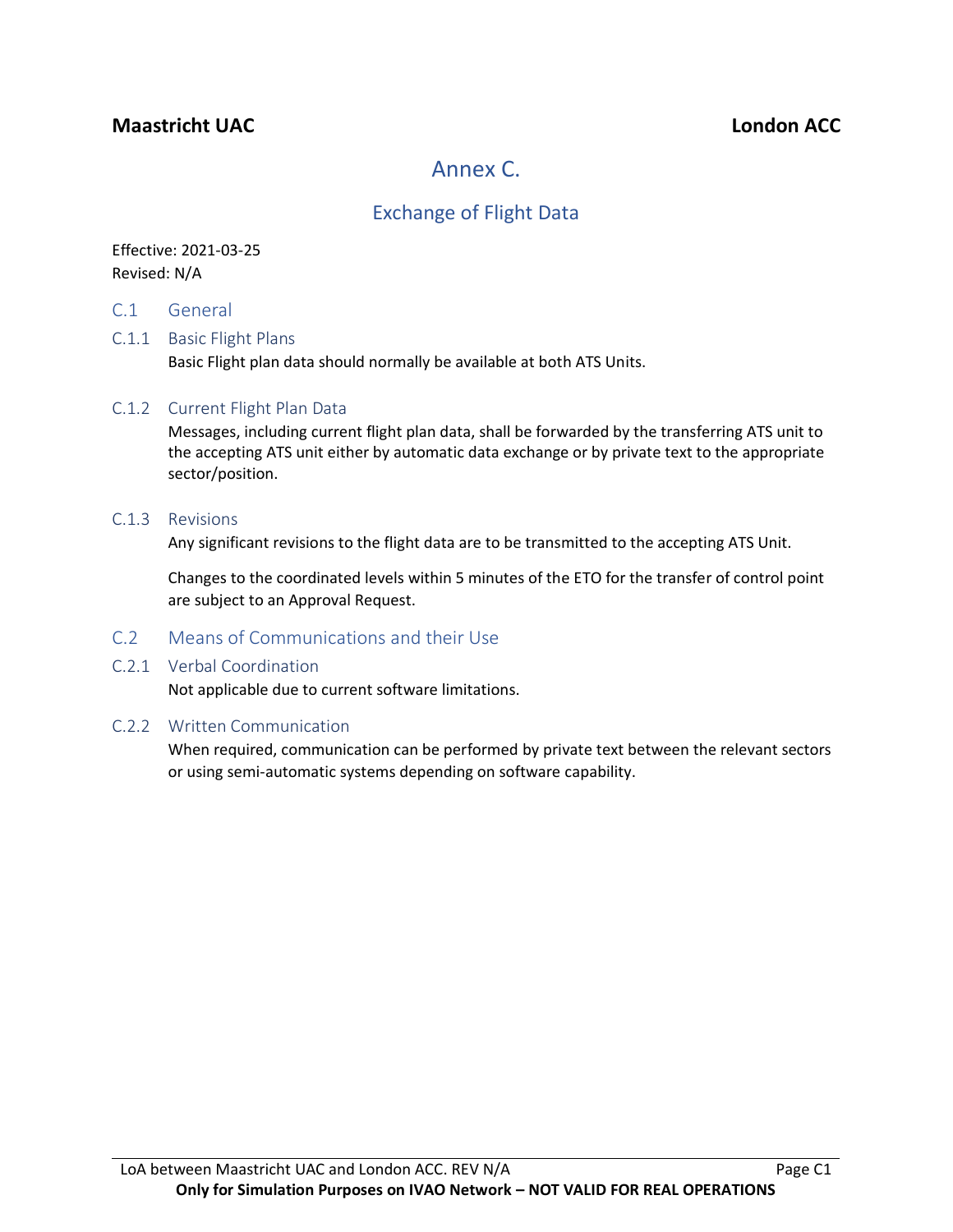# Annex D.

## Procedures for Coordination

Effective: 2021-03-25 Revised: N/A

- D.1 General Conditions for Acceptance of Flights
- D.1.1 Coordination of flights shall take place by reference to the COP for the relevant route and in accordance with the appropriate flight levels specified for the relevant route (see para D.2 and D.3).
- D.1.2 Flights shall be considered to be maintaining the coordinated level at the transfer of control point unless climb or descent conditions have been clearly stated by use of written coordination, except if otherwise described in paragraphs D.2 or D.3.
- D.1.3 If the accepting ATS Unit cannot accept a flight offered in accordance with the conditions specified above it shall clearly indicate its inability and specify the conditions under which the flight will be accepted.
- D.1.4 For any proposed deviation from the conditions specified in this Annex (e.g. COP, route or level) the transferring Unit shall initiate an Approval Request.
- D.1.5 The accepting ATS Unit shall not notify the transferring ATS Unit that it has established groundair communications with the transferred aircraft unless specifically requested to do so. The accepting Unit shall notify the transferring Unit in the event that communication with the aircraft is not established as expected.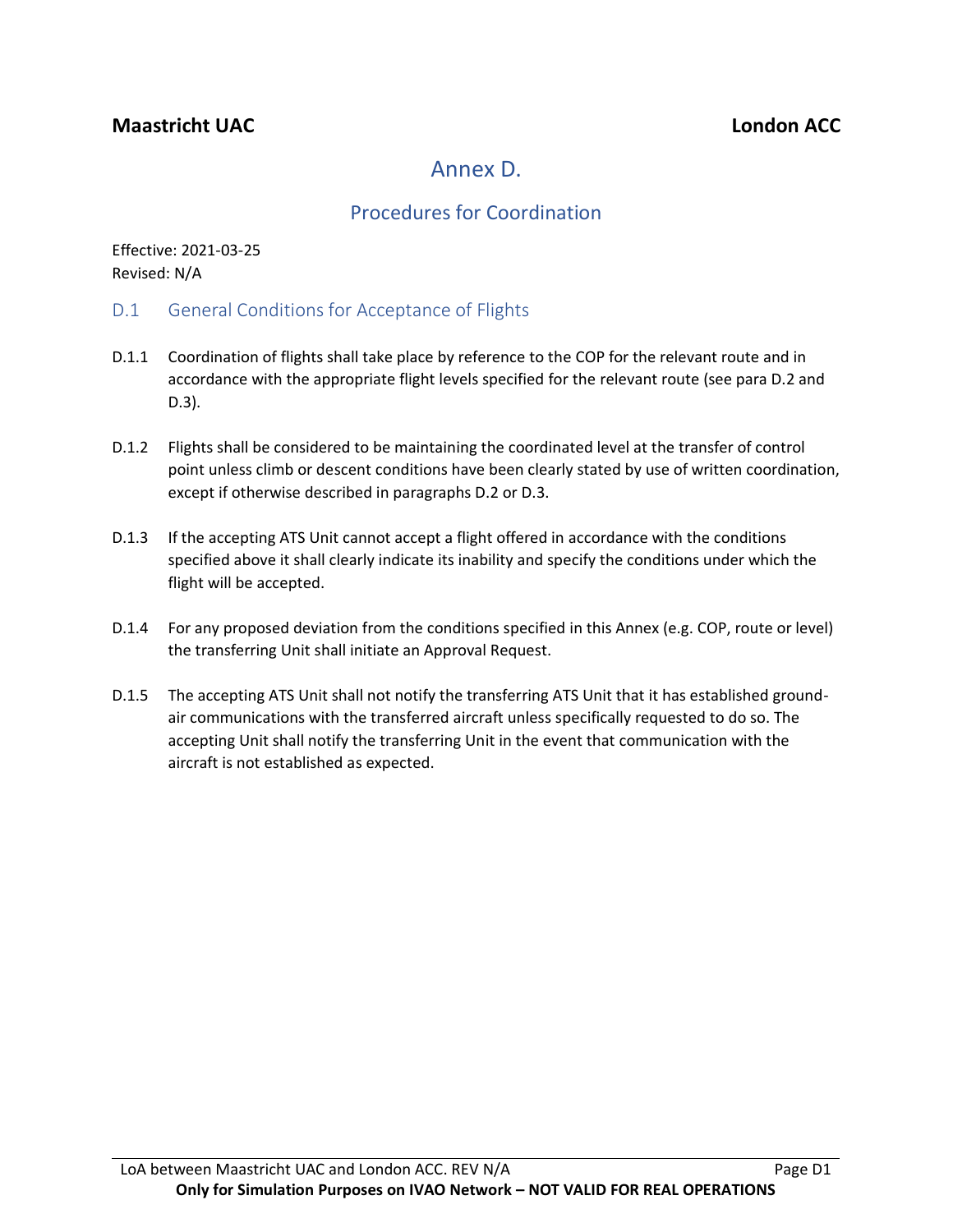D.2 ATS Routes, Coordination Points and Flight Level Allocation

Available (ATS) routes, COPs to be used and flight allocation to be applied, unless otherwise described in paragraph D.3, are described in the tables below.

D.2.1 Flights from Maastricht UAC to London ACC

Traffic shall be transferred at Even FLs, unless otherwise specified below

#### D.2.1.1 Flights from Delta Sectors to London AC

| <b>ATS Route</b> | <b>COP</b>   | <b>Receiving Sector</b> | <b>FLA</b> | <b>Special</b><br><b>Conditions</b> |
|------------------|--------------|-------------------------|------------|-------------------------------------|
| L602 / Y70 / DCT | <b>MIMVA</b> |                         |            |                                     |
| L60 / DCT        | <b>KOLAG</b> | LAC-N                   |            |                                     |
| <b>DCT</b>       | <b>RAVLO</b> |                         |            |                                     |
| <b>DCT</b>       | SOMVA        |                         | Even       |                                     |
| M40 / DCT        | <b>NOGRO</b> | LAC-S                   |            |                                     |
| L980 / DCT       | ABNED        |                         |            |                                     |
| <b>DCT</b>       | <b>GALSO</b> |                         |            |                                     |

#### **Overflights**

#### **Arrivals**

| <b>Destination</b>                        | <b>Routing</b> | <b>COP</b>               | <b>Receiving</b><br><b>Sector</b> | <b>FLA</b>                     | <b>Special</b><br><b>Conditions</b> |
|-------------------------------------------|----------------|--------------------------|-----------------------------------|--------------------------------|-------------------------------------|
| EGSS, GW, SC,<br>SH, TC, UL, UN<br>and YM | M40 / DCT      | <b>NOGRO</b>             | LAC-S                             | <b>FL280 or</b><br>FL270       |                                     |
| EGKB, LC, MC,<br>MD and TO                | <b>DCT</b>     | <b>GALSO</b>             | LAC-S                             | FL260                          |                                     |
| <b>EGKK</b>                               |                |                          |                                   | FL290                          | Note 1                              |
| Other EGxx<br>Airfield                    | <b>DCT</b>     | NOGRO / ABNED<br>/ GALSO | LAC-S                             | <b>FL290 to</b><br>FL390, inc. | Note 2                              |

Note 1 – If FL290 is not available, traffic to EGKK may be transferred at FL280, without coordination. Note 2 – Traffic inbound to any EGxx airfield except those mentioned above may be transfer at any level between FL290 and FL390, inclusive, without coordination.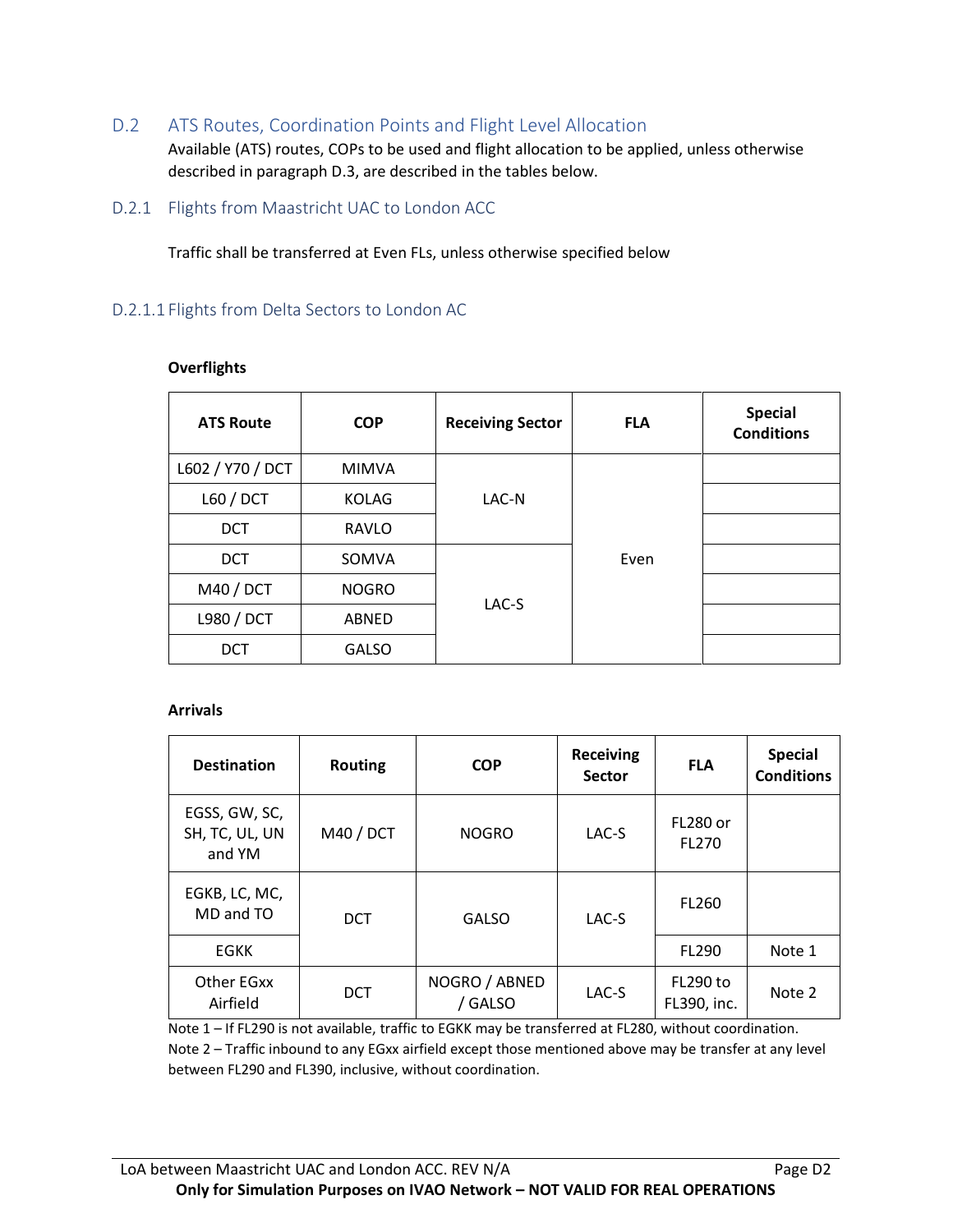#### D.2.1.1.1 Westbound traffic via RAVLO and MIMVA

Traffic Routing via L602/Y70 may be routed direct to EMLON / OTBED provided the traffic will cross the FIR boundary north of RAVLO and south of the Scottish AC Moray Sector boundary.

Traffic is released for turn providing the aircraft remains north of NVAPI and south of the Scottish AC Moray Sector boundary, subject to known traffic.

Aircraft transferred from Amsterdam ACC to LAC-S and LAC-N are released for climb to FL300, within the lateral limits of the MONIL Release Area, subject to known traffic and subject to traffic transferred from Amsterdam ACC to Scottish AC Moray Sector.

#### D.2.1.1.2 Westbound traffic via NOGRO/ABNED/GALSO

Traffic routing M40 after NOGRO may be transferred on a radar heading towards LUSOR or direct to LUSO without coordination.

Traffic routing via ABNED or GALSO may be transferred on a radar heading towards ABNED or GALSO without coordination.

Traffic routing via GALSO may be transferred South of GALSO direct to AMRIV, provided they remain within 5NM of distance from GALSO, without coordination.

LAC-S shall not route / vector traffic further north than the IBNOS Area / NOGRO without coordination with the Delta Sector(s)

All traffic transferred to LAC-S is released for descent to FL370, on contact, subject to known traffic. Traffic transferred at FL290 or below, is released for descend to FL260, on contact, subject to known traffic.

Traffic transferred from Amsterdam ACC to LAC-S is released for climb to FL260, subject to known traffic, on passing 10NM before the IBNOS Area, and released for turn within the limits of the Delta Sector.

#### D.2.1.1.3 Traffic presentation

When workload permits, Delta Sector(s) should pre-sequence London TMA inbounds to the same destination group. Transfer shall be done according to the following preferred order:

- Sequencing initiated (not necessarily completed, by using speed technique)
- Laterally separated (radar headings)
- Vertical separation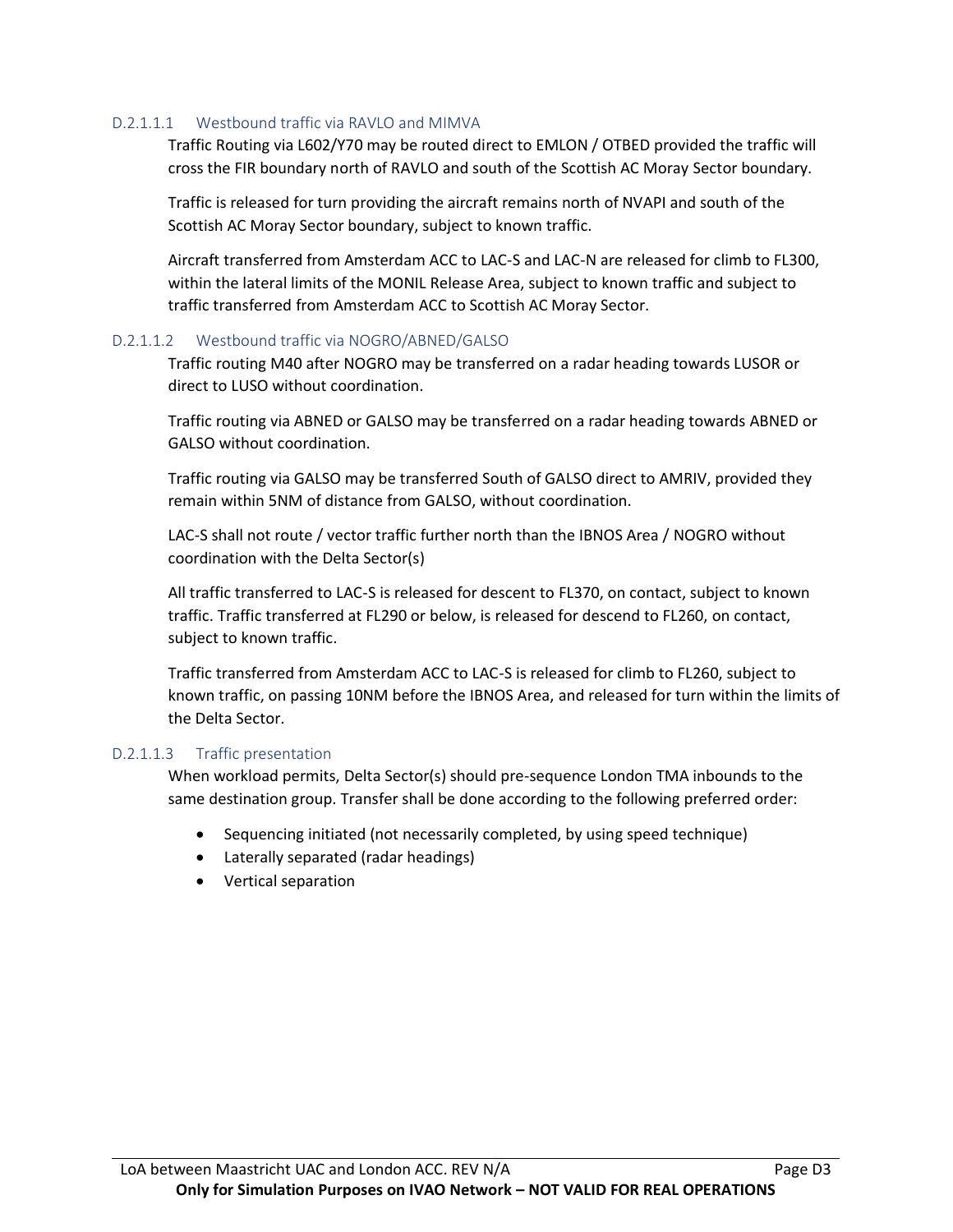### D.2.1.2 Flights from Koksy Sectors to London AC

#### **Overflights**

| <b>ATS Route</b> | <b>COP</b>   | <b>Receiving Sector</b> | <b>FLA</b>    | <b>Special</b><br><b>Conditions</b> |
|------------------|--------------|-------------------------|---------------|-------------------------------------|
| L608 / L179      | <b>COA</b>   |                         | Even FL above |                                     |
| L610             | <b>LUMEN</b> | LAC-S                   | FL295         |                                     |

#### **Arrivals**

| <b>Destination</b>                                             | <b>Routing</b> | <b>COP</b> | <b>Receiving</b><br><b>Sector</b> | <b>FLA</b>                     | <b>Special</b><br><b>Conditions</b> |
|----------------------------------------------------------------|----------------|------------|-----------------------------------|--------------------------------|-------------------------------------|
| EGSS, SC, KB,<br>GW, LC, MC, NE,<br>TO, UL, UN, SH,<br>YM, TC. | L608 / L179    | COA        | LAC-S                             | FL280 or FL270                 | Note 1                              |
| EGLL, WU, LK,<br>TD, TF, HL, LF,<br>VO.                        |                |            |                                   | FL290 to<br>FL390, inc.        |                                     |
| <b>EGKK</b>                                                    |                |            |                                   | FL280, FL270<br>or FL260       | Note 2                              |
| EGHH, HI, LK,<br>TD, TF, HL, LF,<br>VO, TK, VN, VA,<br>BJ.     | L610           | LUMEN      | LAC-S                             | <b>FL310 to</b><br>FL390, inc. |                                     |

Note 1 – Aircraft to be level at KEGIT; If FL280 or FL270 are not available, traffic may be transferred at FL260, without coordination.

Note 2 – Aircraft to be level at BULAM.

- Note 3 Where traffic is transferred vertically separated, as far as practicable, the traffic should be presented according to the following convention: Highest EGKK
	- ↓ EGSS, GW, SC, SH, TC, UL, UN, YM Lowest EGKB, LC, MC, MD, TO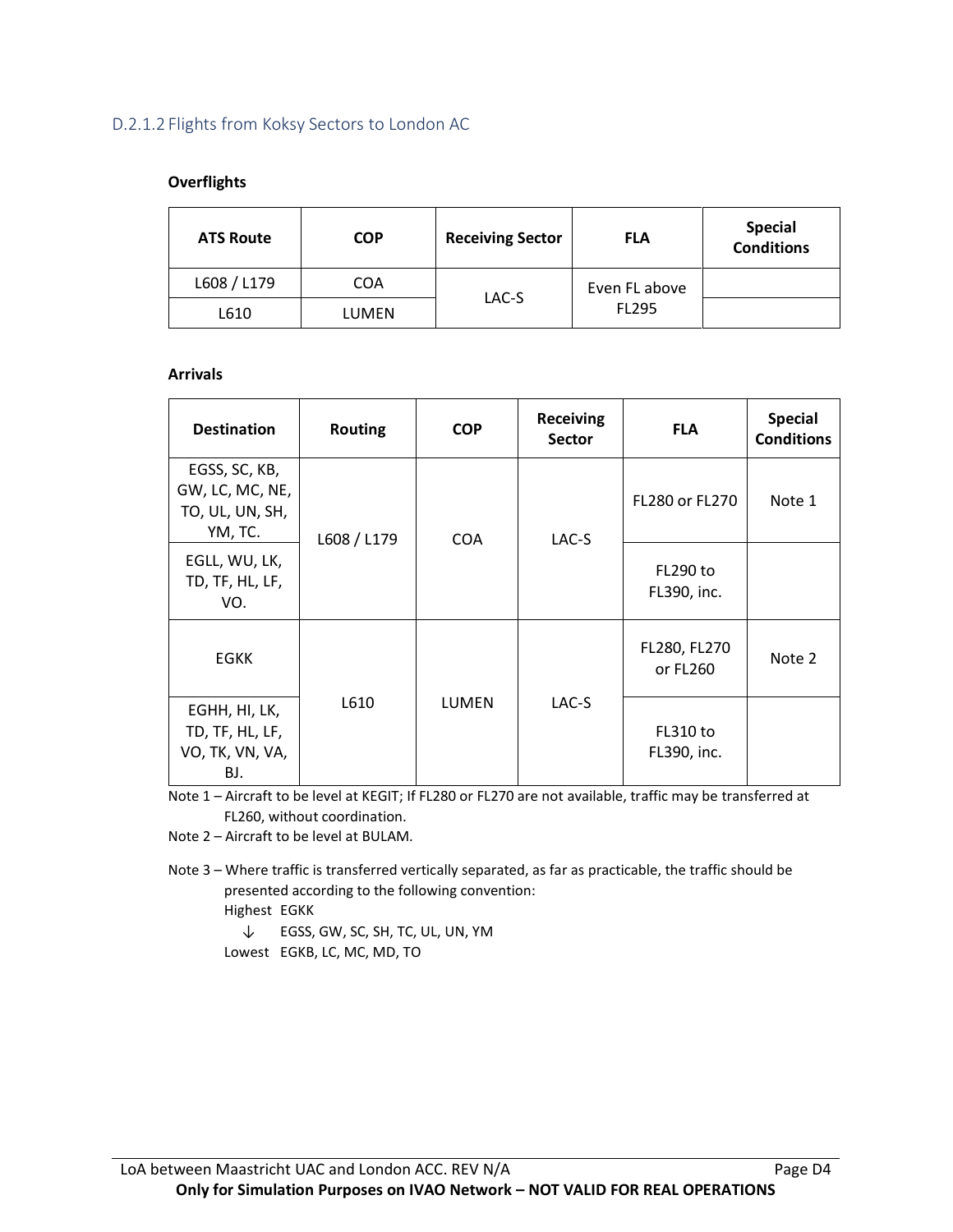#### D.2.1.2.1 KEGIT – Release Line

L610 traffic transferred by Maastricht UAC to London AC is released for climb / descent / turn when passing the KEGIT – Release Line.

L608/L179 traffic transferred by Maastricht UAC to London AC is released for climb / descent / turn when passing the KEGIT – Release Line. This traffic must remain south of 5 NM north of the L608/L179 centre line until passing KEGIT.

FL250 is permanently released to Brussels ACC for departures from Brussels Group (EBAW/BR/CI/CV/MB) and EBLG within the BULAM Area. This traffic, unknown to Maastricht UAC, may be climbed by London AC above FL250 after passing the KEGIT – Release Line, and must remain on, or to the north, of the centerline of L610 until passing RAPIX.

#### D.2.1.2.2 EGLL and EGLF Arrivals

All traffic inbound to EGLL and/or EGLF is released for descent to FL360, on contact, subject to known traffic.

#### D.2.1.2.3 Traffic presentation

Maastricht UAC will endeavor to provide London AC a westbound flow of traffic evenly spread to avoid bunching on L179/L608 and on L610

When workload permits, Koksy Sector(s) should pre-sequence London TMA inbounds to the same destination group. Transfer shall be done according to the following preferred order:

- Sequencing initiated (not necessarily completed, by using speed technique)
- Laterally separated (radar headings)
- Vertical separation

#### D.2.2 Flights from London ACC to Maastricht UAC

Traffic shall be transferred at Odd FLs, unless otherwise specified below

#### D.2.2.1 Flights from London AC to DeCo Sectors

#### **Overflights**

| <b>ATS Route</b>                          | <b>COP</b>   | <b>Receiving Sector</b> | <b>FLA</b> | <b>Special</b><br><b>Conditions</b> |
|-------------------------------------------|--------------|-------------------------|------------|-------------------------------------|
| L620 / M183 /<br>M197/P137/<br><b>DCT</b> | <b>REDFA</b> |                         |            |                                     |
| P155 / P44 /<br>Q295 / DCT                | SOMVA        | Delta                   | Odd        |                                     |
| L603 / DCT                                | LAMSO        |                         |            |                                     |

Note 1 – FL250 may not be used as a cruising level in the Amsterdam FIR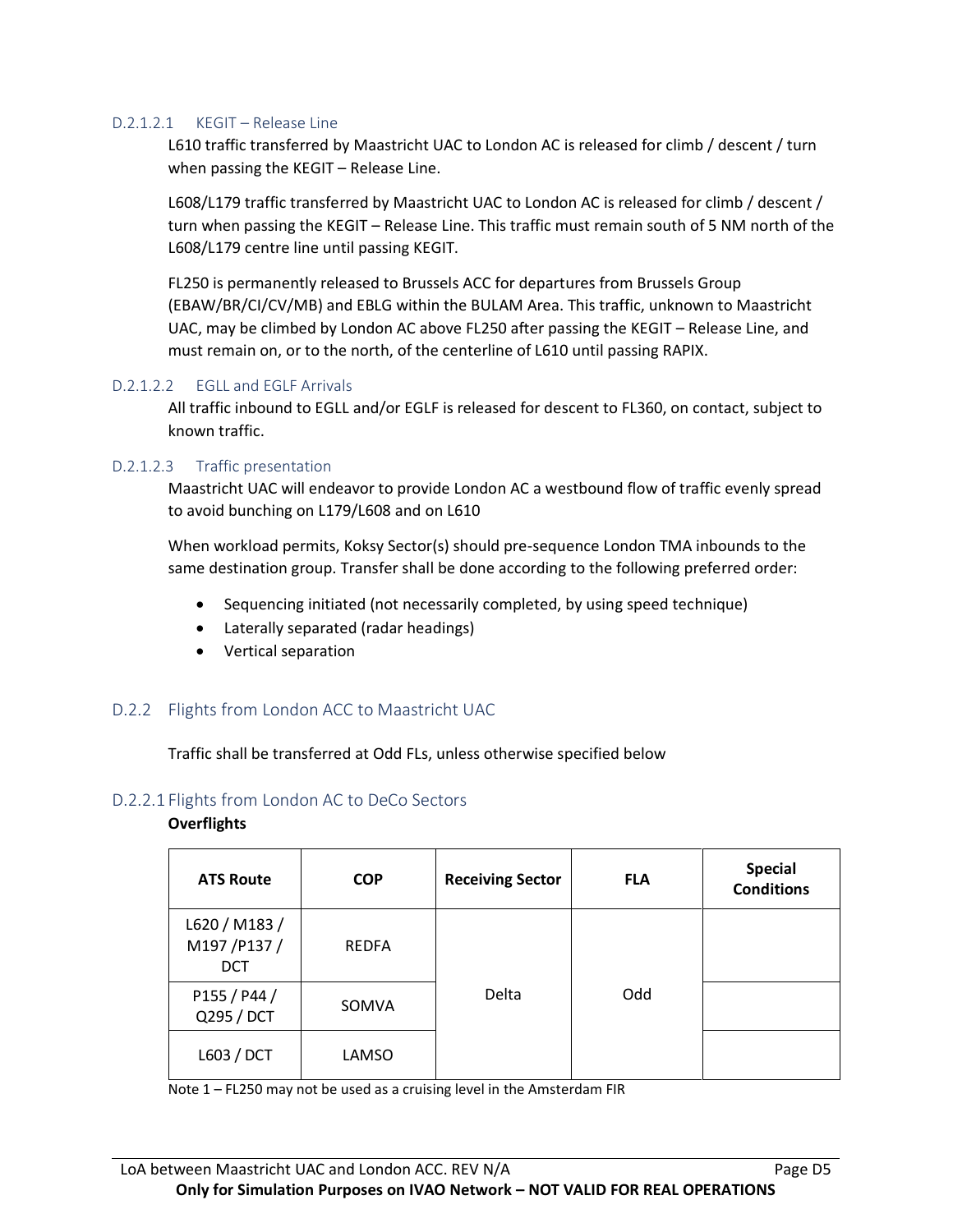#### **Arrivals**

| <b>Destination</b>                           | <b>Routing</b>                            | <b>COP</b>   | <b>Receiving</b><br><b>Sector</b> | <b>FLA</b>                    | <b>Special</b><br><b>Conditions</b> |
|----------------------------------------------|-------------------------------------------|--------------|-----------------------------------|-------------------------------|-------------------------------------|
| <b>Brussels FIR (except</b><br>ELLX)         |                                           |              |                                   |                               |                                     |
| LFAV, QO, QQ and QT                          |                                           | LAMSO        | Delta                             | FL330 or<br>below,<br>Odd FLs |                                     |
| EHBK, GG, HO, LW,<br>TW and TE               | L603 / DCT                                |              |                                   |                               |                                     |
| EDWI, WE and WF                              |                                           |              |                                   |                               |                                     |
| EDDL, DG, DK, FQ,<br>GS, KB, LA, LE, LI, LM, | L620 / M183 /<br>M197/P137/<br><b>DCT</b> | <b>REDFA</b> |                                   |                               |                                     |
| LN, LP, LS, LV and LW                        | P155 / P44 /<br>Q295 / DCT                | <b>SOMVA</b> |                                   |                               |                                     |

Note 1 – FL250 may not be used as a cruising level in the Amsterdam FIR

#### D.2.2.1.1 Eastbound climbing traffic via REDFA/SOMVA

Aircraft which are unable to cross REDFA/SOMVA above FL245 are subject to coordination with Amsterdam ACC. Only if Amsterdam ACC is unable to approve a coordinated climb, London AC informs Maastricht UAC.

For eastbound traffic that can achieve FL250 or above by the FIR boundary, there is no requirement for London AC to coordinate this climbing traffic with Maastricht UAC.

Traffic is released for climb and vectoring, within London North Sector (LAC-N), on contact with Maastricht UAC.

Maastricht UAC shall ensure that if this traffic is on a track towards LAC-S, that the climb and/or turn is first coordinated with LAC-S.

#### D.2.2.1.2 Eastbound climbing traffic via REDFA/SOMVA and NAVPI

London AC is responsible to deliver the traffic via REDFA/SOMVA clear of the traffic via NAVPI.

#### D.2.2.1.3 Eastbound traffic via LAMSO

Traffic is released for turn providing the aircraft remain north of NAVPI and south of Scottish AC Moray Sector.

Where possible, London AC should present vertically separated traffic, which is inbound to the following destinations, below traffic with a destination in the Langen FIR:

- Brussels FIR (except ELLX)
- LFAV, QO, QQ and QT
- EHBK, GG, HO, LW, TW and TE
- EDWI, WE and WF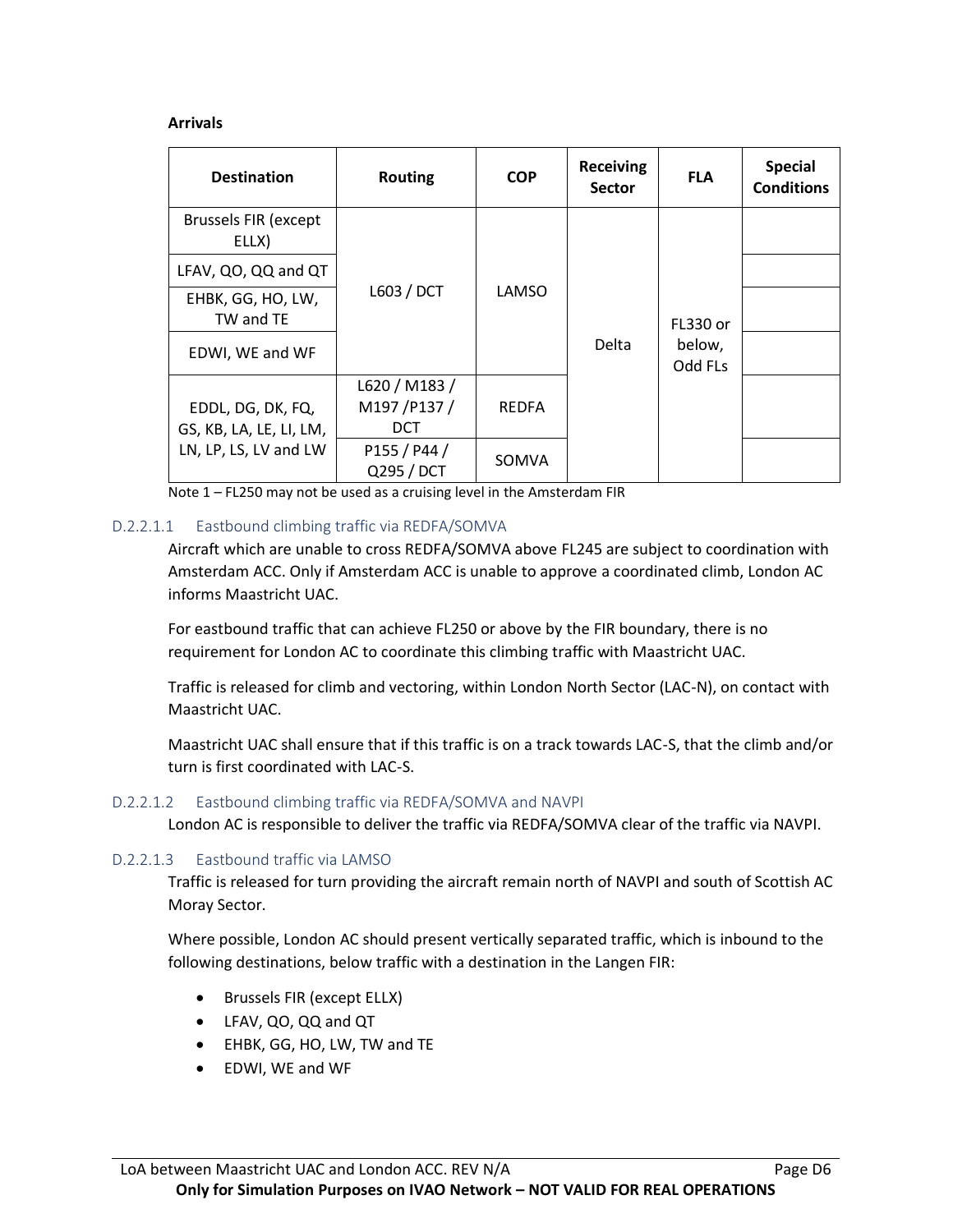In case of need, same level and parallel headings can also be used, south of the traffic with a destination in the Langen FIR.

#### D.2.2.2 Flights from London AC to Koksy Sectors

#### **Overflights**

| <b>ATS Route</b>    | <b>COP</b>   | <b>Receiving Sector</b> | <b>FLA</b> | <b>Special</b><br><b>Conditions</b> |
|---------------------|--------------|-------------------------|------------|-------------------------------------|
| L607 / UL9 /<br>M84 | <b>KONAN</b> | Koksy                   | Odd        |                                     |

#### **Departures**

| <b>Departure</b> | <b>Routing</b>      | <b>COP</b>   | <b>Receiving</b><br><b>Sector</b> | <b>FLA</b> | <b>Special</b><br><b>Conditions</b> |
|------------------|---------------------|--------------|-----------------------------------|------------|-------------------------------------|
| London TMA       | L607 / UL9 /<br>M84 | <b>KONAN</b> | Koksy                             | Max FL310  | Note 1, 2, 3                        |

Note 1 – London TMA departures shall cross abeam KONAN FL245 or above; If aircraft is not able, it shall be transferred to Brussels ACC below FL245

Note 2 – London TMA departures shall reach FL310 by abeam KONAN, except case of Note 3.

Note 3 – If required, FL 290 or below may be used for planning purposes. In this case, traffic shall reach the coordinated level by 10NM east of DVR.

#### D.2.2.2.1 General Release

Traffic is released for climb up to FL340 and released for turn by not more than  $10^{\circ}$ .

#### D.3 Special Procedures

#### D.3.1 Off-Route Traffic

During hours of low military activity, London AC and Maastricht UAC may agree on the use of direct tracks without COP-change and without individual Approval Requests.

The Appropriate London AC sector will inform Maastricht UAC sector(s) if Off-Route is available and for how long. This can be withdrawn at any time and shall only be available as long as the relevant adjacent sectors (LAC-S/Koksy and/or LAC-S/Delta and/or LAC-N/Delta) are online.

#### D.4 VFR Flights

Not applicable.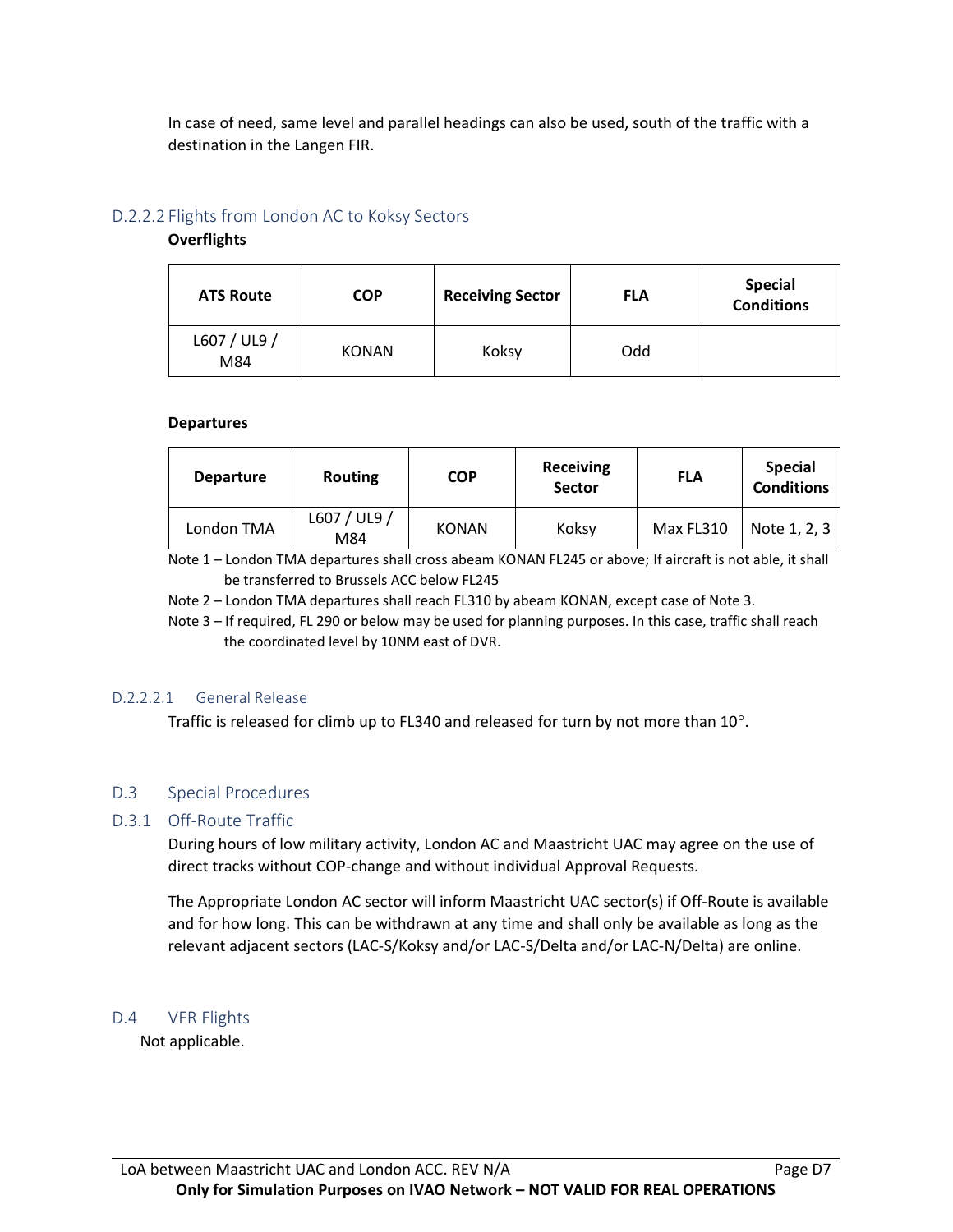# Annex E.

# Transfer of Control and Transfer of Communications

Effective: 2021-03-25 Revised: N/A

### E.1 Transfer of Control

- E.1.1 Transfer of control shall take place at the AoR boundary, unless otherwise specified in paragraph E.3.
- E.2 Transfer of Communication
- E.2.1 Transfer of communication shall take place not later than the transfer of control, unless otherwise coordinated.

Transfer of CPDLC shall commence concurrently with transfer of voice communications.

#### E.2.2 Frequency allocation and sector arrangement of Maastricht UAC

E.2.2.1 Maastricht UAC Brussels Sectors

| <b>Sector</b> | Logon code      | <b>VHF</b>  | Callsign                |
|---------------|-----------------|-------------|-------------------------|
|               | EDYY BKN CTR    | 132.755 MHz | <b>Maastricht Radar</b> |
| MBKN          | EDYY BRU CTR    | 132.855 MHz | <b>Maastricht Radar</b> |
|               | EBBU W CTR      | 131.100 MHz | <b>Brussels Control</b> |
|               | <b>EBBU CTR</b> | 131.100 MHz | <b>Brussels Control</b> |
|               | EDYY DD CTR     | 132.085 MHz | Maastricht Radar        |
| <b>MDD</b>    | EDYY DEC CTR    | 135.510 MHz | <b>Maastricht Radar</b> |
|               | EHAA SW CTR     | 123.850 MHz | Amsterdam Radar         |
|               | EHAA CTR        | 125.750 MHz | Amsterdam Radar         |

#### E.2.3 Frequency allocation and sector arrangement of London ACC

#### E.2.3.1 London ACC Sectors

| <b>Sector</b> | Logon code  | <b>VHF</b>  | Callsign        |
|---------------|-------------|-------------|-----------------|
|               | EHAA 5 CTR  | 119.175 MHz | Amsterdam Radar |
| EHAA 5        | EHAA SW CTR | 123.850 MHz | Amsterdam Radar |
|               | EHAA CTR    | 125.750 MHz | Amsterdam Radar |
|               | EGTT N CTR  | 128.130 MHz | London Control  |
| EGTT N        | EGTT CTR    | 132.605 MHz | London Control  |
|               | EGTT S CTR  | 135.055 MHz | London Control  |
| EGTT S        | EGTT CTR    | 132.605 MHz | London Control  |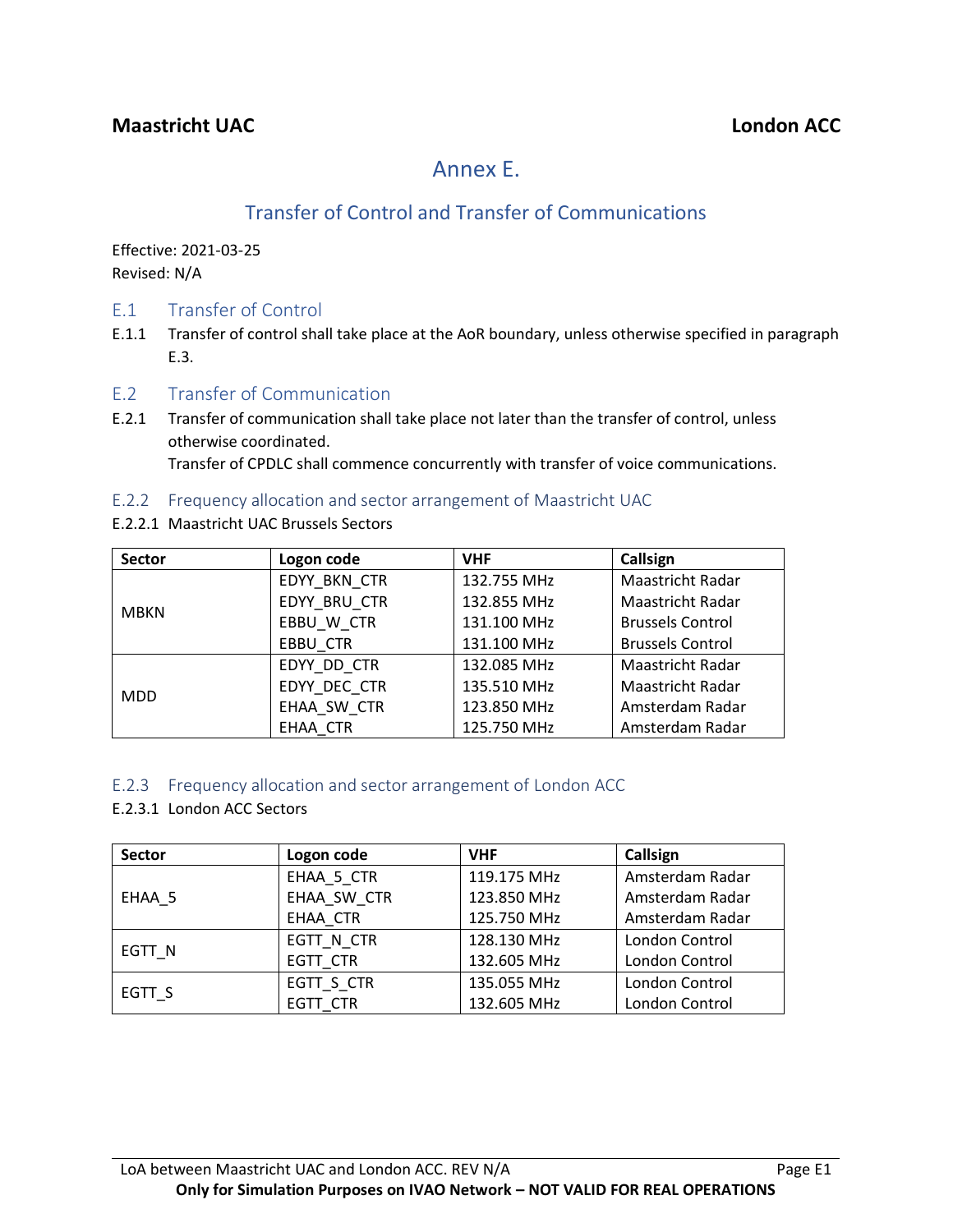| <b>ATS-Route</b>    | <b>COP</b>   | <b>Transfer of Communications</b> |                                                           |  |
|---------------------|--------------|-----------------------------------|-----------------------------------------------------------|--|
|                     |              |                                   | Maastricht UAC to London AC   London AC to Maastricht UAC |  |
| L603                | LAMSO        |                                   | <b>BUKUT</b>                                              |  |
| P155/P44/Q295       | SOMVA        |                                   | 5NM before SOMVA                                          |  |
| L620/M183/M197/P137 | <b>REDFA</b> |                                   | 5NM before REDFA                                          |  |
| L610                | LUMEN        | At or before 10NM NW<br>LUMEN     |                                                           |  |
| L608/L179           | <b>COA</b>   | At or before KEGIT                |                                                           |  |
| UL9/L607            | KOK.         |                                   | At or before 10NM east of<br><b>DVR</b>                   |  |
| <b>LTMA Deps</b>    | KOK.         |                                   | At or before 10NM east of<br><b>DVR</b>                   |  |

## E.3 Specific Points for Transfer of Control and Transfer of Communications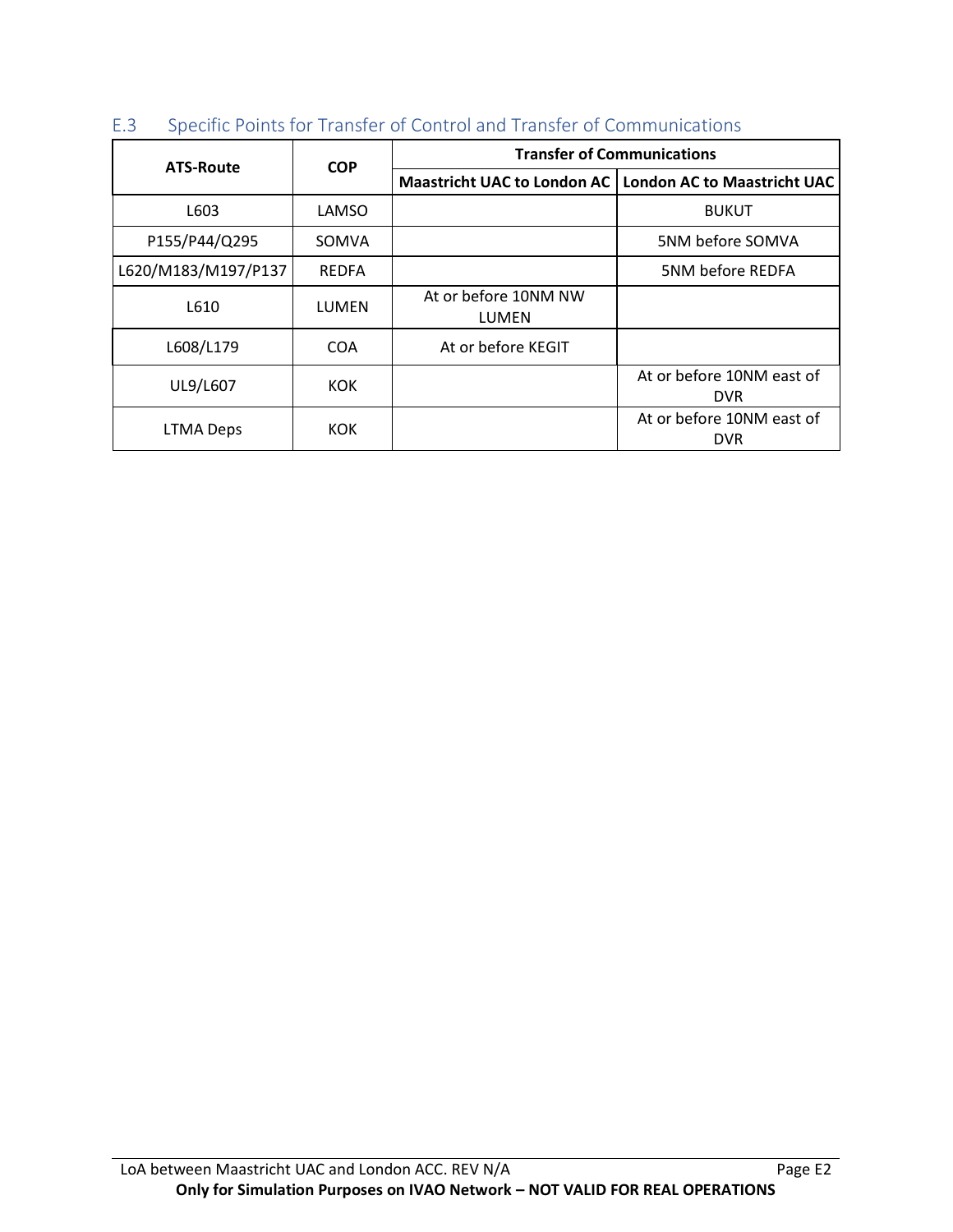# Annex F.

# ATS Surveillance Based Coordination Procedures

Effective: 2021-03-25 Revised: N/A

#### F.1 General

- F.1.1 Transfer of identification and transfer of control between Maastricht UAC and London ACC will be subject to the serviceability of the respective surveillance systems.
- F.1.2 In case of any doubt about the identity of an aircraft, nothing in the provisions of this Annex, prevents the use of other methods for the identification of an aircraft.

## F.2 Transfer of Aircraft Identification

- F.2.1 Transfer of aircraft identification between Maastricht UAC and London ACC is normally performed by:
	- notification of A1000, indicating that the Mode S aircraft identification feature transmitted by the transponder has been verified; or
	- if the aircraft identification is not correct or has not been verified, or if the aircraft is not Mode S equipped: by notification of the aircraft discrete SSR code.
- F.2.2 When discrete SSR codes are used for transfer of identification, they shall be assigned in accordance with ORCAM.
- F.2.3 Any change of SSR code by the accepting ATS Unit may only take place after the transfer of control point.
- F.2.4 The accepting ATS Unit shall be notified of any observed irregularity in the operation of SSR transponders or ADS-B transmitters.
- F.2.5 In the event that the accepting ATS unit is unable to process code A1000, it shall immediately advise the transferring ATS unit. Thereafter, unless otherwise coordinated, the transferring ATS unit shall change relevant instances of A1000 to a discrete SSR code determined in accordance with ORCAM.

#### F.3 Transfer of Control

- F.3.1 Radar Separation minimum shall be **5** NM.
- F.3.2 A minimum distance of **2.5** NM to the boundary line of responsibility shall be observed when vectoring aircraft, except when a transfer of radar control has previously been coordinated.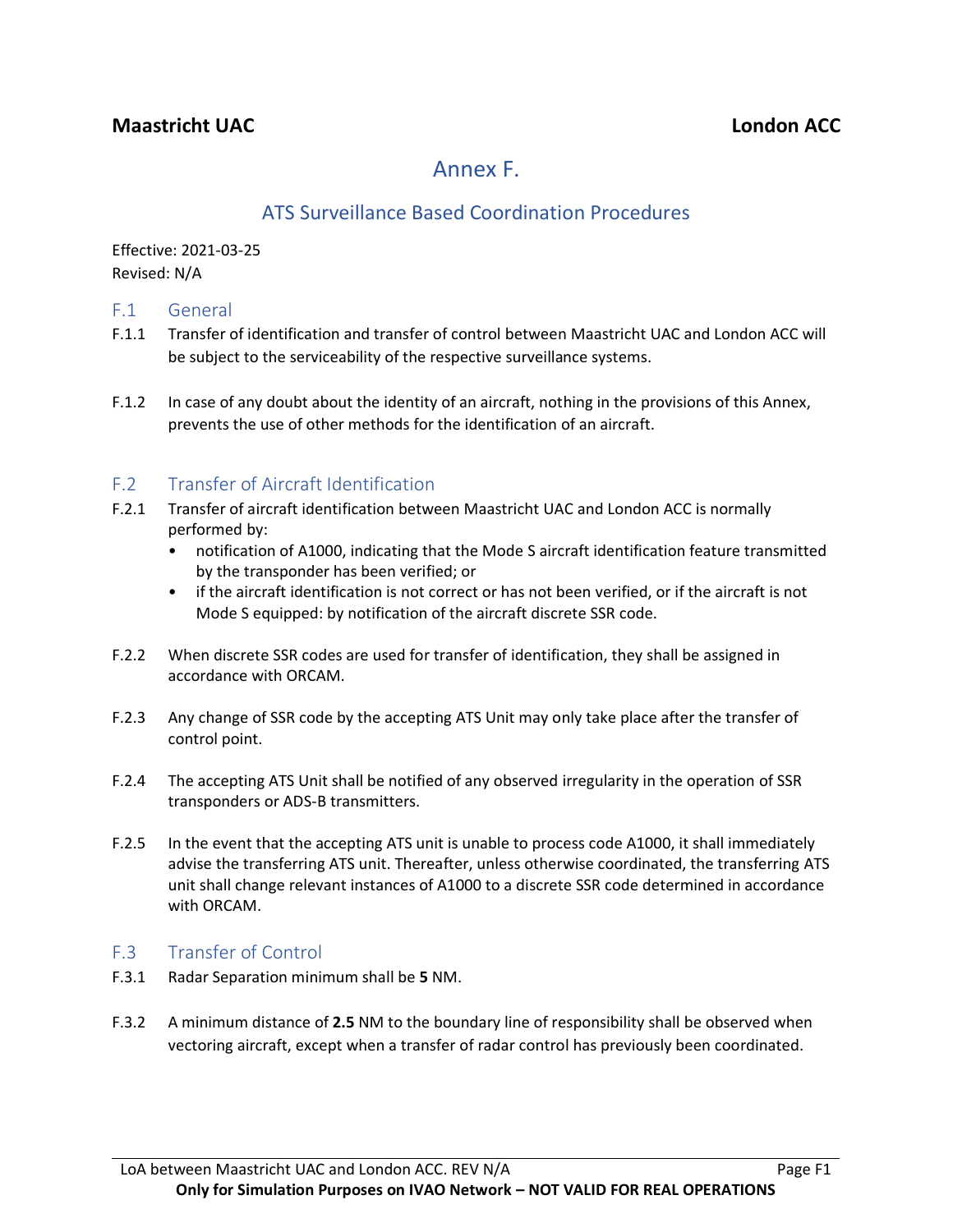## F.3.3 Transfer of Control without systematic use of direct communication (Silent Transfer of Control)

Transfer of control may be effected without systematic use of bi-directional speech facilities provided the minimum distance between successive aircraft about to be transferred is **10** NM and constant or increasing.

F.3.3.1 The transferring controller shall inform the accepting controller of any level, speed or vectoring instructions given to aircraft prior to its transfer and which modify its anticipated flight progress at the point of transfer.

Note: When using Mach-number speed control, pilots concerned shall be instructed to report their assigned machnumber to the accepting ATS Unit upon initial contact.

F.3.3.2 The accepting controller may terminate the silent transfer of control at any time, normally with an advance notice of **10** minutes.

#### F.3.4 Transfer of Control with use of direct communication

Transfer of control may be effected with the use of bi-directional speech facilities, provided the minimum distance between the aircraft does not reduce to less than **5** NM, and:

• identification has been transferred to or has been established directly by the accepting controller;

• the accepting controller is informed of any level, speed or vectoring instructions applicable to the aircraft at the point of transfer;

• communication with the aircraft is retained by the transferring controller until the accepting controller has agreed to assume responsibility for providing ATS surveillance service to the aircraft. Thereafter, the aircraft should be instructed to change over to the appropriate frequency and from that point is the responsibility of the accepting controller.